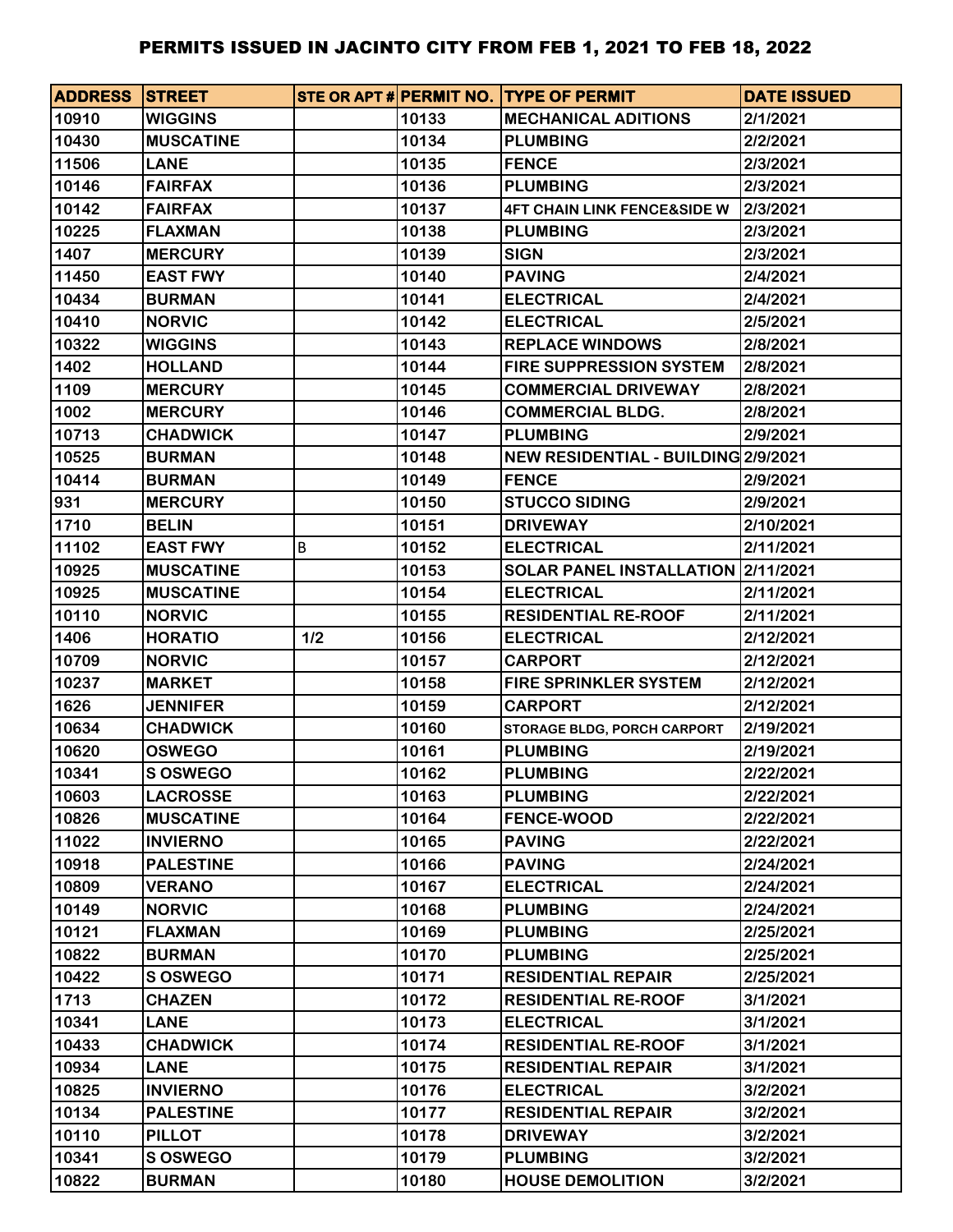| 1109  | <b>SIESTA</b>     | 10181 | <b>ELECTRICAL</b>                     | 3/3/2021  |
|-------|-------------------|-------|---------------------------------------|-----------|
| 1114  | <b>DACUS</b>      | 10182 | <b>PORCH &amp; RES. REPAIRS</b>       | 3/3/2021  |
| 10146 | <b>BURMAN</b>     | 10183 | <b>WATER &amp; SEWER DISCONNECT</b>   | 3/4/2021  |
| 11602 | <b>LANE</b>       | 10184 | <b>DRIVEWAY AND PAVING</b>            | 3/4/2021  |
| 10222 | <b>FAIRFAX</b>    | 10186 | <b>PLUMBING</b>                       | 3/4/2021  |
| 11450 | <b>EAST FWY</b>   | 10187 | <b>ELECTRICAL</b>                     | 3/5/2021  |
| 1705  | <b>SERPENTINE</b> | 10188 | <b>FENCE</b>                          | 3/5/2021  |
| 931   | <b>MERCURY</b>    | 10189 | <b>DRIVEWAY</b>                       | 3/5/2021  |
| 10313 | <b>CHADWICK</b>   | 10190 | <b>DRIVEWAY</b>                       | 3/5/2021  |
| 10922 | <b>LACROSSE</b>   | 10191 | <b>DRIVEWAY</b>                       | 3/5/2021  |
| 11605 | <b>LANE</b>       | 10192 | <b>FENCE</b>                          | 3/5/2021  |
| 10925 | <b>MUSCATINE</b>  | 10193 | <b>ELECTRICAL</b>                     | 3/8/2021  |
| 10209 | <b>CHADWICK</b>   | 10194 | <b>PAVING</b>                         | 3/8/2021  |
| 10346 | <b>MUNN</b>       | 10195 | <b>METAL CARPORT</b>                  | 3/8/2021  |
| 10614 | <b>MUSCATINE</b>  | 10196 | <b>DRIVEWAY</b>                       | 3/8/2021  |
| 10913 | <b>OSWEGO</b>     | 10197 | <b>PLUMBING</b>                       | 3/8/2021  |
| 11505 | <b>OGLESBY</b>    | 10198 | <b>RESIDENTIAL ADD.</b>               | 3/10/2021 |
| 9990  | <b>EAST FWY</b>   | 10199 | <b>PLUMBING FIRE LI</b>               | 3/10/2021 |
| 9990  | <b>EAST FWY</b>   | 10200 | <b>PLUMBING</b>                       | 3/10/2021 |
| 10346 | <b>CHADWICK</b>   | 10201 | <b>FENCE</b>                          | 3/10/2021 |
| 10102 | <b>BURMAN</b>     | 10202 | <b>PLUMBING</b>                       | 3/11/2021 |
| 10134 | <b>BURMAN</b>     | 10203 | <b>DRIVEWAY</b>                       | 3/11/2021 |
| 1506  | <b>CHESTON</b>    | 10204 | <b>NEW RESIDENTIAL</b>                | 3/11/2021 |
| 10906 | <b>FLAXMAN</b>    | 10205 | <b>REPLACE SIDING &amp;</b>           | 3/12/2021 |
| 10620 | <b>OSWEGO</b>     | 10206 | <b>RES. REP.-DAMAGE</b>               | 3/12/2021 |
| 11519 | <b>MARKET ST</b>  | 10207 | 6' FENCE                              | 3/12/2021 |
| 10614 | <b>MUSCATINE</b>  | 10208 | DRIVEWAY AND SIDEWALK                 | 3/12/2021 |
| 10137 | <b>CHADWICK</b>   | 10209 | <b>PAVING</b>                         | 3/12/2021 |
| 10410 | <b>N LACROSSE</b> | 10210 | <b>RESIDENTIAL REPAIRS-SIDING</b>     | 3/15/2021 |
| 10245 | <b>FLAXMAN</b>    | 10211 | ACCESSORY BUILDING-SHED ON 3/15/2021  |           |
| 10910 | <b>FLAXMAN</b>    | 10212 | REPLACE SIDING AND WINDOWS 3/16/2021  |           |
| 10417 | <b>S OSWEGO</b>   | 10213 | <b>CARPORT</b>                        | 3/16/2021 |
| 10626 | <b>CHADWICK</b>   | 10214 | <b>RESIDENTIAL REPAIRS</b>            | 3/16/2021 |
| 931   | <b>MERCURY</b>    | 10215 | <b>COMMERCIAL DRIVEWAY ON DACU</b>    | 3/16/2021 |
| 10620 | <b>OSWEGO</b>     | 10216 | <b>PLUMBING</b>                       | 3/16/2021 |
| 10925 | <b>WIGGINS</b>    | 10217 | <b>PLUMBING</b>                       | 3/17/2021 |
| 10338 | <b>MUNN</b>       | 10218 | <b>DRIVEWAY</b>                       | 3/17/2021 |
| 10602 | <b>FAIRFAX</b>    | 10219 | <b>RESD REPAIRS-SIDING&amp; WINDO</b> | 3/17/2021 |
| 10413 | <b>CHADWICK</b>   | 10220 | <b>REROOF OF GARAGE</b>               | 3/18/2021 |
| 11519 | <b>MARKET ST</b>  | 10221 | <b>MECHANICAL</b>                     | 3/19/2021 |
| 10118 | <b>CHADWICK</b>   | 10222 | <b>FENCE</b>                          | 3/19/2021 |
| 10426 | <b>PALESTINE</b>  | 10223 | <b>RESIDENTIAL REPAIRS</b>            | 3/19/2021 |
| 1533  | <b>JENNIFER</b>   | 10224 | <b>RESIDENTIAL REPAIRS</b>            | 3/19/2021 |
| 1618  | <b>JENNIFER</b>   | 10225 | <b>RESIDENTIAL REPAIRS</b>            | 3/22/2021 |
| 10341 | S OSWEGO          | 10226 | <b>ELECTRICAL</b>                     | 3/22/2021 |
| 1521  | <b>SERPENTINE</b> | 10227 | <b>PLUMBING</b>                       | 3/22/2021 |
| 11510 | <b>OXHAM</b>      | 10228 | <b>ELECTRICAL</b>                     | 3/22/2021 |
| 10509 | <b>LANE</b>       | 10229 | <b>FENCE-METAL</b>                    | 3/23/2021 |
| 11026 | <b>MUSCATINE</b>  | 10230 | <b>RESIDENTIAL REPAIRS</b>            | 3/23/2021 |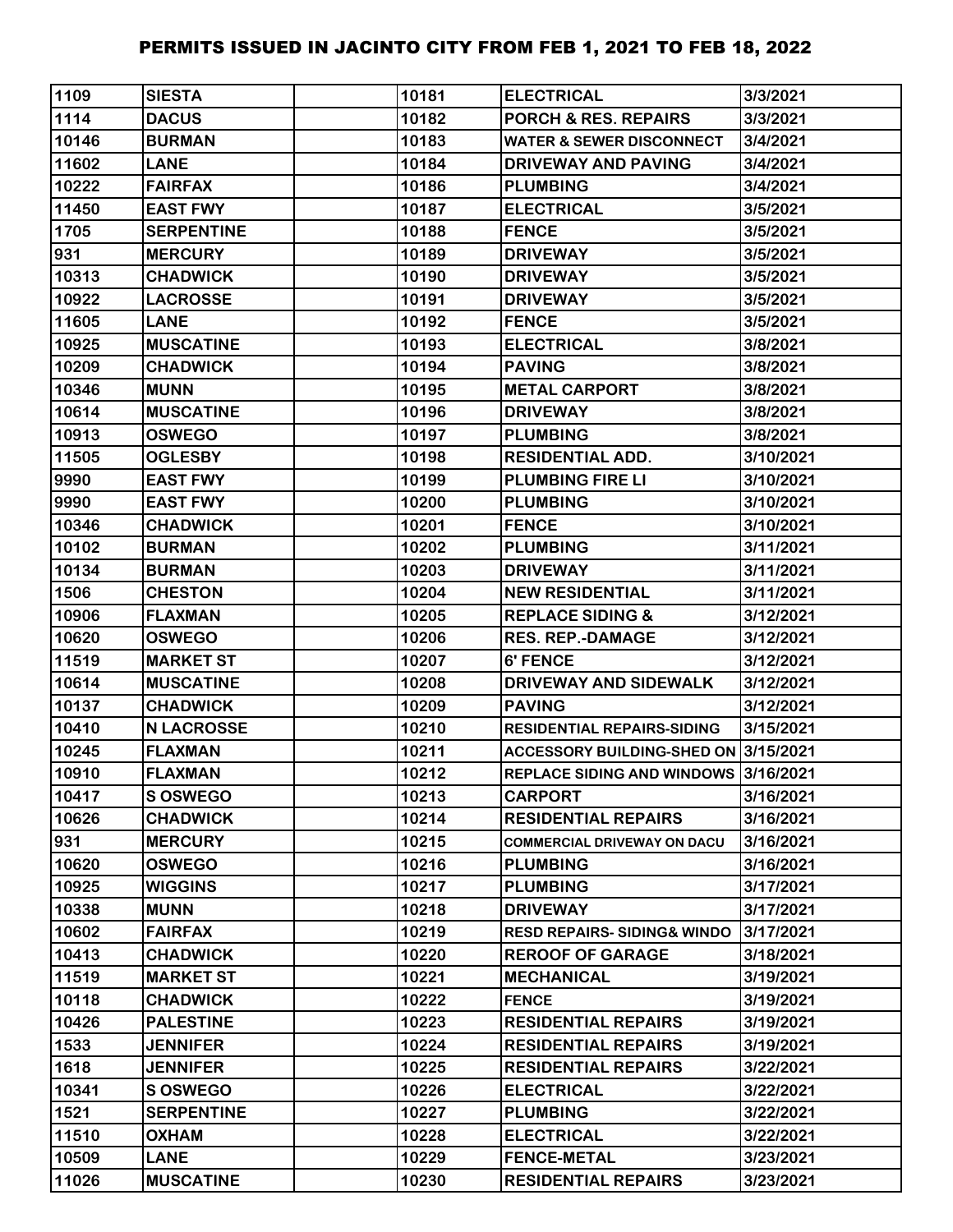| 10626 | <b>GARBER</b>    |                   | 10231 | <b>DRIVEWAY</b>                    | 3/24/2021 |
|-------|------------------|-------------------|-------|------------------------------------|-----------|
| 10934 | <b>OSWEGO</b>    |                   | 10232 | <b>PAVING</b>                      | 3/24/2021 |
| 1613  | <b>CASPERSON</b> |                   | 10233 | <b>RESIDENTIAL REPAIRS-WINDOWS</b> | 3/25/2021 |
| 10121 | <b>CHADWICK</b>  |                   | 10234 | <b>RESIDENTIAL REPAIRS-WINDOWS</b> | 3/25/2021 |
| 10229 | <b>NORVIC</b>    |                   | 10235 | <b>PLUMBING</b>                    | 3/25/2021 |
| 10205 | <b>CHADWICK</b>  |                   | 10236 | <b>ELECTRICAL</b>                  | 3/26/2021 |
| 10146 | <b>BURMAN</b>    |                   | 10237 | <b>PLUMBING</b>                    | 3/29/2021 |
| 11026 | <b>LACROSSE</b>  |                   | 10238 | <b>RESIDENTIAL RE-ROOF</b>         | 3/29/2021 |
| 11602 | <b>OXHAM</b>     |                   | 10239 | <b>PAVING</b>                      | 3/29/2021 |
| 1709  | <b>CASPERSON</b> |                   | 10240 | <b>ACCESSORY BUILDING-SHED</b>     | 3/30/2021 |
| 1709  | <b>CASPERSON</b> |                   | 10241 | <b>MECHANICAL</b>                  | 3/30/2021 |
| 11505 | <b>OXHAM</b>     |                   | 10242 | <b>CARPORT</b>                     | 3/30/2021 |
| 10122 | <b>PALESTINE</b> |                   | 10243 | <b>RESIDENTIAL RE-ROOF</b>         | 3/30/2021 |
| 1109  | <b>MERCURY</b>   |                   | 10244 | <b>FENCE</b>                       | 3/30/2021 |
| 10238 | <b>NORVIC</b>    |                   | 10245 | <b>REPLACE SIDING</b>              | 3/31/2021 |
| 10706 | <b>LANE</b>      |                   | 10246 | <b>DRIVEWAY</b>                    | 4/1/2021  |
| 10617 | <b>MUSCATINE</b> |                   | 10247 | <b>BLOCK AND BASE LEVEL</b>        | 4/1/2021  |
| 1713  | <b>CASPERSON</b> |                   | 10248 | <b>DRIVEWAY</b>                    | 4/1/2021  |
| 10310 | <b>WIGGINS</b>   |                   | 10249 | <b>PAVING</b>                      | 4/1/2021  |
| 11519 | <b>MARKET ST</b> |                   | 10250 | <b>PLUMBING</b>                    | 4/5/2021  |
| 11001 | <b>MUSCATINE</b> |                   | 10251 | <b>ELECTRICAL</b>                  | 4/5/2021  |
| 11005 | <b>MUSCATINE</b> |                   | 10252 | <b>ELECTRICAL</b>                  | 4/5/2021  |
| 1610  | <b>CASPERSON</b> |                   | 10253 | <b>DRIVEWAY</b>                    | 4/5/2021  |
| 10602 | <b>WIGGINS</b>   |                   | 10254 | <b>FENCE AND REPLACE SIDING</b>    | 4/6/2021  |
| 1702  | <b>CHESTON</b>   |                   | 10255 | <b>REROOF</b>                      | 4/6/2021  |
| 10505 | <b>CHADWICK</b>  |                   | 10256 | <b>DRIVEWAY</b>                    | 4/6/2021  |
| 10314 | <b>EAST FWY</b>  |                   | 10257 | <b>ELECTRICAL</b>                  | 4/6/2021  |
| 11510 | <b>FLAXMAN</b>   |                   | 10258 | <b>PLUMBING</b>                    | 4/6/2021  |
| 10802 | <b>MUSCATINE</b> |                   | 10259 | <b>DRIVEWAY</b>                    | 4/7/2021  |
| 10241 | <b>PALESTINE</b> |                   | 10260 | <b>RESIDENTIAL REPAIRS</b>         | 4/7/2021  |
| 10121 | <b>CHADWICK</b>  |                   | 10261 | <b>RES-REMODEL</b>                 | 4/8/2021  |
| 1626  | <b>JENNIFER</b>  |                   | 10263 | <b>ELECTRICAL</b>                  | 4/8/2021  |
| 10521 | <b>NORVIC</b>    |                   | 10264 | <b>FOUNDATION LEVEL</b>            | 4/9/2021  |
| 10117 | <b>RUMAR</b>     |                   | 10265 | <b>ACCESSORY BLDG</b>              | 4/9/2021  |
| 10930 | <b>BURMAN</b>    |                   | 10266 | <b>FENCE</b>                       | 4/9/2021  |
| 10510 | <b>WIGGINS</b>   |                   | 10267 | <b>RESIDENTIAL REPAIRS</b>         | 4/9/2021  |
| 10425 | <b>WIGGINS</b>   |                   | 10268 | <b>FENCE</b>                       | 4/9/2021  |
| 1709  | <b>CASPERSON</b> |                   | 10269 | <b>ELECTRICAL</b>                  | 4/12/2021 |
| 10606 | <b>WIGGINS</b>   |                   | 10270 | <b>DRIVEWAY</b>                    | 4/12/2021 |
| 1702  | <b>JENNIFER</b>  |                   | 10271 | <b>PLUMBING</b>                    | 4/12/2021 |
| 10405 | <b>MUSCATINE</b> |                   | 10272 | <b>WOOD FENCE</b>                  | 4/12/2021 |
| 10629 | <b>FLAXMAN</b>   |                   | 10273 | <b>SHED REPAIRS</b>                | 4/12/2021 |
| 10205 | <b>PILLOT</b>    |                   | 10274 | <b>CHAINLINK &amp; WOOD FENCE</b>  | 4/12/2021 |
| 10138 | <b>PILLOT</b>    |                   | 10275 | <b>DRIVEWAY</b>                    | 4/13/2021 |
| 10425 | <b>BURMAN</b>    |                   | 10276 | <b>DRIVEWAY</b>                    | 4/13/2021 |
| 1606  | <b>JENNIFER</b>  |                   | 10277 | <b>REROOF</b>                      | 4/13/2021 |
| 10511 | <b>LACROSSE</b>  |                   | 10278 | <b>COMM. REMODEL</b>               | 4/14/2021 |
| 10511 | <b>LACROSSE</b>  | TB1685-33/3410279 |       | <b>COMM. REMODEL</b>               | 4/14/2021 |
| 10511 | <b>LACROSSE</b>  | TB1685-33/3410280 |       | <b>COMM. REMODEL</b>               | 4/14/2021 |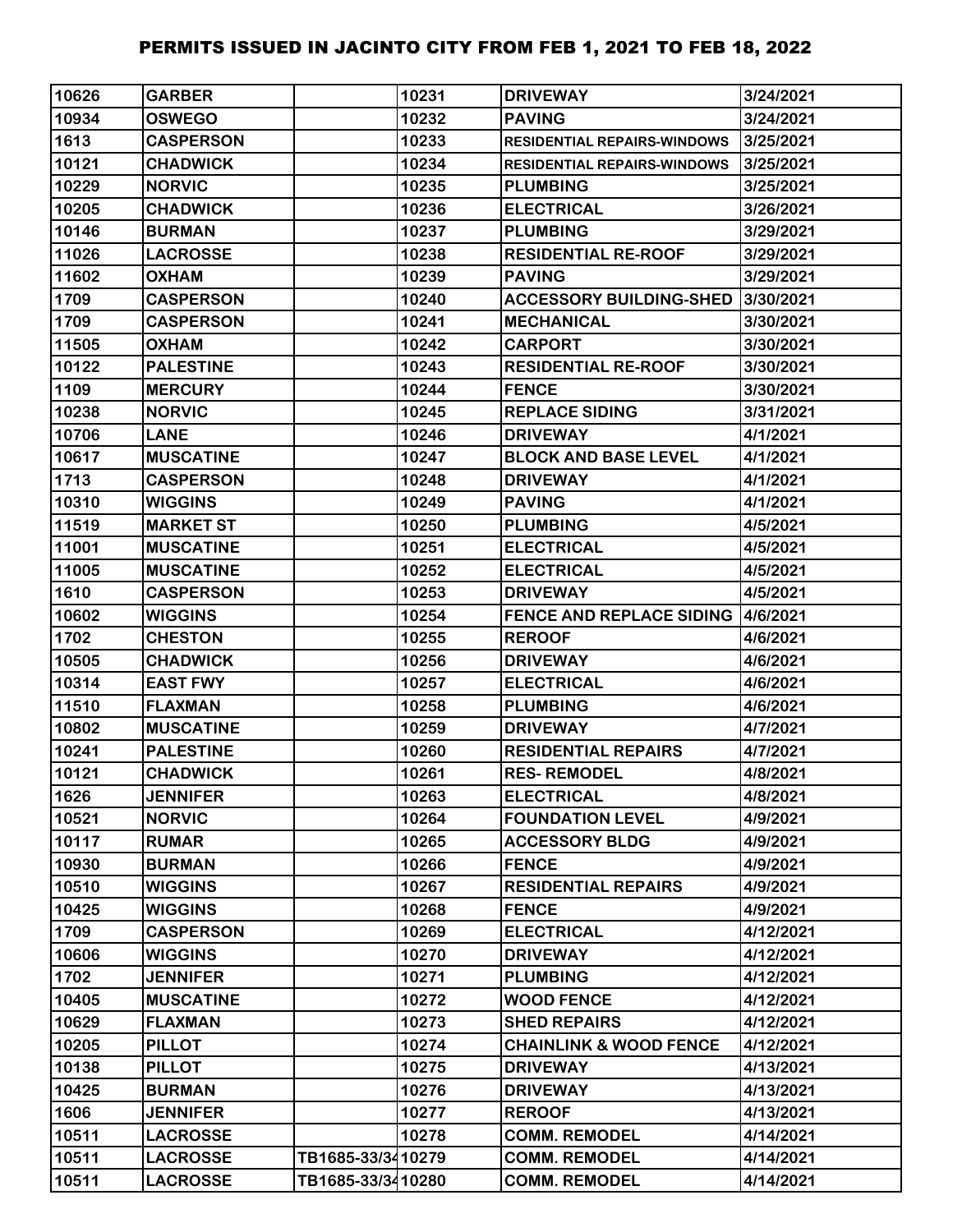| 10511 | <b>LACROSSE</b>  | TB272-31/32 10281 |       | <b>COMM. REMODEL</b>                | 4/14/2021 |
|-------|------------------|-------------------|-------|-------------------------------------|-----------|
| 10511 | <b>LACROSSE</b>  | TB272-31/32 10282 |       | <b>COMM. REMODEL</b>                | 4/14/2021 |
| 10511 | <b>LACROSSE</b>  | TB243-29/30 10283 |       | <b>COMM. REMODEL</b>                | 4/14/2021 |
| 10511 | <b>LACROSSE</b>  | TB243-29/30 10284 |       | <b>COMM. REMODEL</b>                | 4/14/2021 |
| 10511 | <b>LACROSSE</b>  |                   | 10285 | <b>COMM. REMODEL</b>                | 4/14/2021 |
| 10511 | <b>LACROSSE</b>  | 27/28             | 10286 | <b>COMM. REMODEL</b>                | 4/14/2021 |
| 10511 | <b>LACROSSE</b>  | TB900-26          | 10287 | <b>COMM. REMODEL</b>                | 4/14/2021 |
| 10511 | <b>LACROSSE</b>  | TB900-26          | 10288 | <b>COMM. REMODEL</b>                | 4/14/2021 |
| 10511 | <b>LACROSSE</b>  | TB2457-39/4010289 |       | <b>COMM. REMODEL</b>                | 4/14/2021 |
| 10918 | <b>VERANO</b>    |                   | 10290 | <b>REROOF</b>                       | 4/15/2021 |
| 10905 | <b>VERANO</b>    |                   | 10291 | <b>METAL CARPORT</b>                | 4/15/2021 |
| 11515 | <b>MARKET</b>    |                   | 10292 | <b>MECHANICAL</b>                   | 4/15/2021 |
| 1610  | <b>BURMAN</b>    |                   | 10293 | <b>RES.REPAIRS</b>                  | 4/15/2021 |
| 1317  | <b>BELIN</b>     |                   | 10294 | <b>INGROUND POOL</b>                | 4/16/2021 |
| 10201 | <b>FLAXMAN</b>   |                   | 10295 | <b>WOOD-FENCE</b>                   | 4/16/2021 |
| 10714 | <b>PILLOT</b>    |                   | 10296 | <b>WOOD FENCE</b>                   | 4/16/2021 |
| 10118 | <b>WIGGINS</b>   |                   | 10297 | <b>RES.REPAIRS</b>                  | 4/19/2021 |
| 10213 | <b>NORVIC</b>    |                   | 10298 | <b>PLUMBING</b>                     | 4/19/2021 |
| 1335  | <b>HORATIO</b>   |                   | 10299 | <b>DEMO.SHED</b>                    | 4/19/2021 |
| 1734  | <b>BELIN</b>     |                   | 10300 | <b>DRIVEWAY</b>                     | 4/20/2021 |
| 1717  | <b>JENNIFER</b>  |                   | 10302 | PATIO, ROOF DECK STRUCTUI 4/20/2021 |           |
| 1506  | <b>CHESTON</b>   |                   | 10303 | <b>PLUMBING</b>                     | 4/21/2021 |
| 10146 | <b>BURMAN</b>    |                   | 10304 | <b>MECHANICAL</b>                   | 4/21/2021 |
| 10202 | <b>PALESTINE</b> |                   | 10305 | <b>FENCE</b>                        | 4/21/2021 |
| 10330 | <b>MUNN</b>      |                   | 10306 | <b>RESIDENTIAL RE-ROOF</b>          | 4/21/2021 |
| 10409 | <b>BURMAN</b>    |                   | 10307 | <b>PLUMBING</b>                     | 4/22/2021 |
| 11502 | <b>CELTIS</b>    |                   | 10308 | <b>DRIVEWAY</b>                     | 4/23/2021 |
| 1526  | <b>BELIN</b>     |                   | 10309 | <b>DRIVEWAY</b>                     | 4/23/2021 |
| 10146 | <b>BURMAN</b>    |                   | 10310 | <b>ELECTRICAL</b>                   | 4/23/2021 |
| 1702  | <b>JENNIFER</b>  |                   | 10311 | <b>MECHANICAL</b>                   | 4/23/2021 |
| 10441 | N OSWEGO         |                   | 10312 | <b>REPLACE SIDING &amp; TRIM</b>    | 4/23/2021 |
| 11020 | <b>BURMAN</b>    |                   | 10313 | <b>PLUMBING</b>                     | 4/27/2021 |
| 10122 | <b>BURMAN</b>    |                   | 10315 | <b>RESIDENTIAL RE-ROOF</b>          | 4/27/2021 |
| 921   | <b>AKRON</b>     |                   | 10316 | <b>RIGHT OF WAY</b>                 | 4/27/2021 |
| 11519 | <b>MARKET ST</b> |                   | 10317 | <b>RIGHT OF WAY</b>                 | 4/27/2021 |
| 10401 | <b>MUNN</b>      |                   | 10318 | <b>RESIDENTIAL RE-ROOF</b>          | 4/27/2021 |
| 11519 | <b>MARKET ST</b> |                   | 10319 | <b>PLUMBING</b>                     | 4/29/2021 |
| 10409 | <b>BURMAN</b>    |                   | 10320 | <b>DEMOLITION</b>                   | 4/29/2021 |
| 931   | <b>MERCURY</b>   |                   | 10321 | <b>COMMERCIAL REMODEL</b>           | 5/3/2021  |
| 11602 | <b>SEAGRAM</b>   |                   | 10322 | RES.REP.(ROOF & B.PORCH FI5/3/2021  |           |
| 11505 | <b>OXHAM</b>     |                   | 10323 | <b>DRIVEWAY, PAVING &amp; GATE</b>  | 5/3/2021  |
| 10237 | <b>MARKET</b>    |                   | 10324 | <b>PLUMBING</b>                     | 5/4/2021  |
| 1625  | <b>JENNIFER</b>  |                   | 10325 | <b>PLUMBING</b>                     | 5/4/2021  |
| 1506  | <b>CHESTON</b>   |                   | 10326 | <b>MECHANICAL</b>                   | 5/4/2021  |
| 10529 | <b>LACROSSE</b>  |                   | 10327 | <b>ELECTRICAL</b>                   | 5/4/2021  |
| 1434  | <b>HORATIO</b>   |                   | 10328 | <b>PLUMBING</b>                     | 5/4/2021  |
| 10425 | <b>CHADWICK</b>  |                   | 10329 | <b>DRIVEWAY</b>                     | 5/4/2021  |
| 10606 | <b>WIGGINS</b>   |                   | 10330 | <b>FENCE</b>                        | 5/4/2021  |
| 10938 | <b>LACROSSE</b>  |                   | 10331 | <b>RESIDENTIAL - REMODEL</b>        | 5/5/2021  |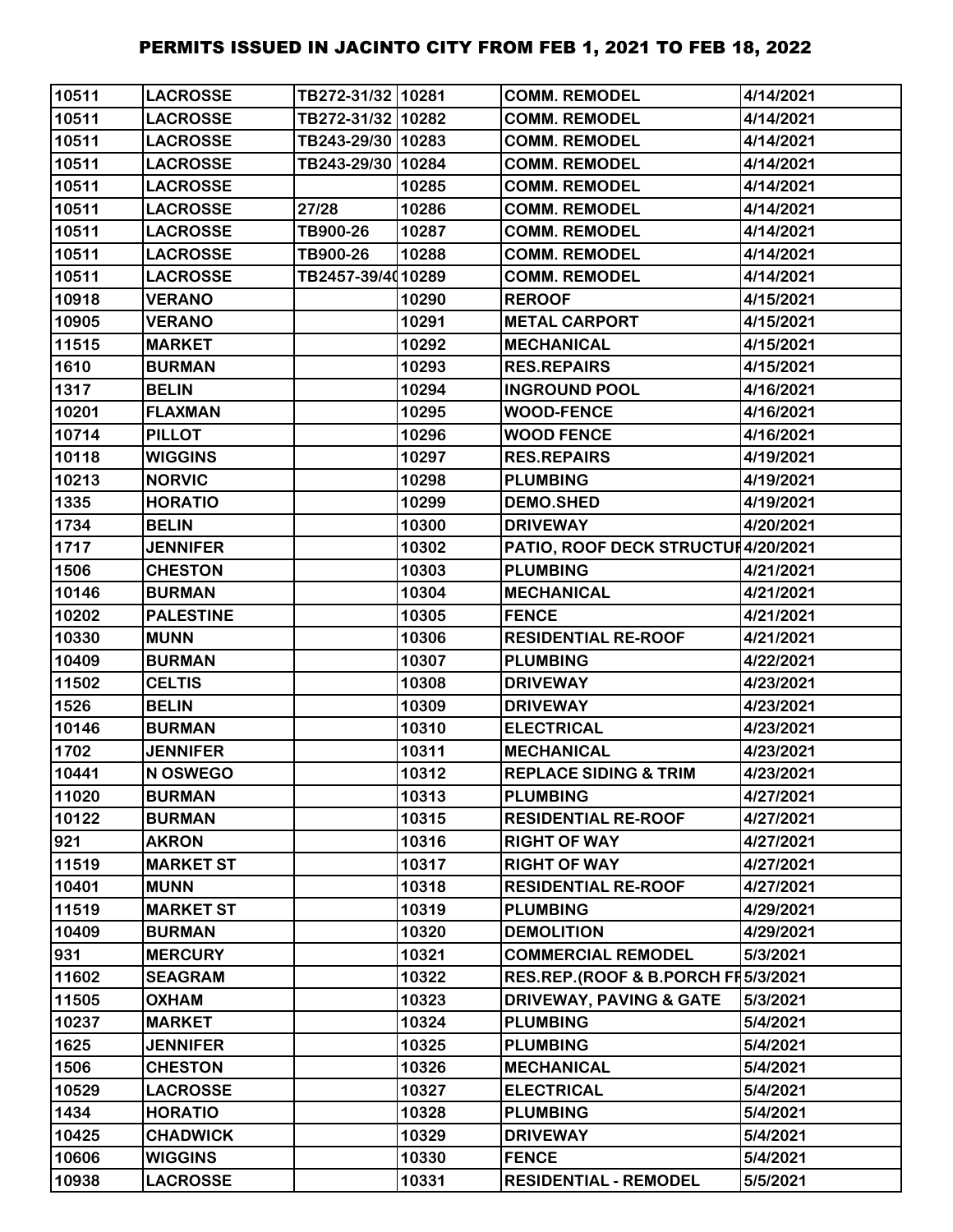| 10638           | <b>FAIRFAX</b>    | 10332 | <b>FENCE-WOOD</b>                        | 5/5/2021  |
|-----------------|-------------------|-------|------------------------------------------|-----------|
| 10702           | <b>NORVIC</b>     | 10333 | <b>REROOF</b>                            | 5/6/2021  |
| 10201           | <b>PALESTINE</b>  | 10334 | <b>RESIDENTIAL REPAIRS</b>               | 5/6/2021  |
| 10706           | <b>FLAXMAN</b>    | 10335 | <b>PAVING</b>                            | 5/6/2021  |
| 11030           | <b>VERANO</b>     | 10336 | <b>RESIDENTIAL RE-ROOF</b>               | 5/6/2021  |
| 10505           | <b>PALESTINE</b>  | 10337 | <b>FENCE &amp; GATE</b>                  | 5/6/2021  |
| 10319           | <b>PALESTINE</b>  | 10338 | COM REMODEL-REROOF & PAINT 5/7/2021      |           |
| 1426            | <b>HORATIO</b>    | 10339 | <b>DEMOLITION-SHED</b>                   | 5/7/2021  |
| 10534           | <b>PALESTINE</b>  | 10340 | <b>FENCE-GATE</b>                        | 5/7/2021  |
| 10610           | <b>BURMAN</b>     | 10341 | RES. ADDITION(BEDROOM-ON SL 5/11/2021    |           |
| 1506            | <b>CHESTON</b>    | 10342 | <b>ELECTRICAL</b>                        | 5/11/2021 |
| 11505           | <b>OGLESBY</b>    | 10343 | <b>ELECTRICAL</b>                        | 5/11/2021 |
| 10714           | <b>GARBER LN</b>  | 10344 | <b>NEW WINDOWS</b>                       | 5/12/2021 |
| 10102           | <b>FAIRFAX</b>    | 10345 | <b>ACCESSORY BUILDING</b>                | 5/12/2021 |
| 10434           | <b>PILLOT</b>     | 10346 | <b>ELECTRICAL</b>                        | 5/13/2021 |
| 10918           | <b>FLAXMAN</b>    | 10347 | <b>4FT TALL PICKET FENCE</b>             | 5/13/2021 |
| 10345           | <b>N LACROSSE</b> | 10348 | <b>RESIDENTIAL RE-ROOF</b>               | 5/13/2021 |
| 10237           | <b>MARKET</b>     | 10349 | <b>MECHANICAL</b>                        | 5/14/2021 |
| 1702            | <b>JENNIFER</b>   | 10350 | <b>DRIVEWAY</b>                          | 5/14/2021 |
| 11518           | <b>CELTIS</b>     | 10351 | <b>PLUMBING</b>                          | 5/14/2021 |
| 10209           | <b>RUMAR</b>      | 10352 | <b>GAZEBO</b>                            | 5/14/2021 |
| 11009           | <b>WIGGINS</b>    | 10353 | <b>PLUMBING</b>                          | 5/17/2021 |
| 10433           | <b>LANE</b>       | 10354 | <b>LEVEL BLOCK &amp; BASE FOUNDATION</b> | 5/17/2021 |
| 10501           | <b>WIGGINS</b>    | 10355 | <b>RESIDENTIAL RE-ROOF</b>               | 5/17/2021 |
| 10824           | <b>INVIERNO</b>   | 10356 | <b>LEVEL BLK &amp; BASE AND ADDITION</b> | 5/17/2021 |
| 10510           | <b>CHADWICK</b>   | 10357 | <b>DRIVEWAY</b>                          | 5/18/2021 |
| 10345           | <b>LANE</b>       | 10358 | <b>RESIDENTIAL ADDITION</b>              | 5/18/2021 |
| 10533           | <b>BURMAN</b>     | 10359 | <b>FENCE &amp; RESIDENTIAL REPAIRS</b>   | 5/18/2021 |
| 11013           | <b>VERANO</b>     | 10360 | LEVEL BLK & BASE AND RE-ROOF             | 5/18/2021 |
| 10909           | <b>OSWEGO</b>     | 10361 | <b>RESIDENTIAL REPAIRS</b>               | 5/18/2021 |
| 1705            | <b>SERPENTINE</b> | 10362 | <b>GENERATOR</b>                         | 5/19/2021 |
| 1705            | <b>SERPENTINE</b> | 10363 | <b>ELECTRICAL</b>                        | 5/19/2021 |
| 1705            | <b>SERPENTINE</b> | 10364 | <b>PLUMBING</b>                          | 5/19/2021 |
| 10225           | <b>MUNN</b>       | 10365 | <b>WOOD FENCE</b>                        | 5/20/2021 |
| 10517           | <b>CHADWICK</b>   | 10366 | <b>RESIDENTIAL RE-ROOF</b>               | 5/19/2021 |
| 1317            | <b>BELIN</b>      | 10367 | <b>PLUMBING</b>                          | 5/20/2021 |
| 11513           | <b>SEAGRAM</b>    | 10368 | <b>ACCESORY BUILDING</b>                 | 5/21/2021 |
| 10337           | <b>PILLOT</b>     | 10369 | <b>PAVING</b>                            | 5/21/2021 |
| 1627            | <b>CHAZEN</b>     | 10370 | <b>RESIDENTIAL RE-ROOF</b>               | 5/21/2021 |
| 10510           | <b>FLAXMAN</b>    | 10371 | <b>FENCE</b>                             | 5/21/2021 |
| 10909           | <b>INVIERNO</b>   | 10372 | <b>RESIDENTIAL RE-ROOF</b>               | 6/4/2021  |
| 10727           | <b>MUNN</b>       | 10373 | <b>DRIVEWAY</b>                          | 5/25/2021 |
| 10402           | <b>FLAXMAN</b>    | 10374 | <b>RES.REP (WINDOWS)</b>                 | 5/26/2021 |
| SC <sub>2</sub> | <b>BURMAN</b>     | 10375 | <b>ELECTRICAL</b>                        | 5/26/2021 |
| 10117           | <b>LANE</b>       | 10376 | <b>RES.REM.(SOLAR PANELS)</b>            | 5/26/2021 |
| 10117           | <b>LANE</b>       | 10377 | <b>ELECTRICAL</b>                        | 5/26/2021 |
| 10425           | <b>PILLOT</b>     | 10378 | <b>REROOF</b>                            | 5/26/2021 |
| 10346           | <b>MUNN</b>       | 10379 | <b>REROOF</b>                            | 5/26/2021 |
| 1022            | <b>AKRON</b>      | 10380 | <b>REROOF</b>                            | 5/26/2021 |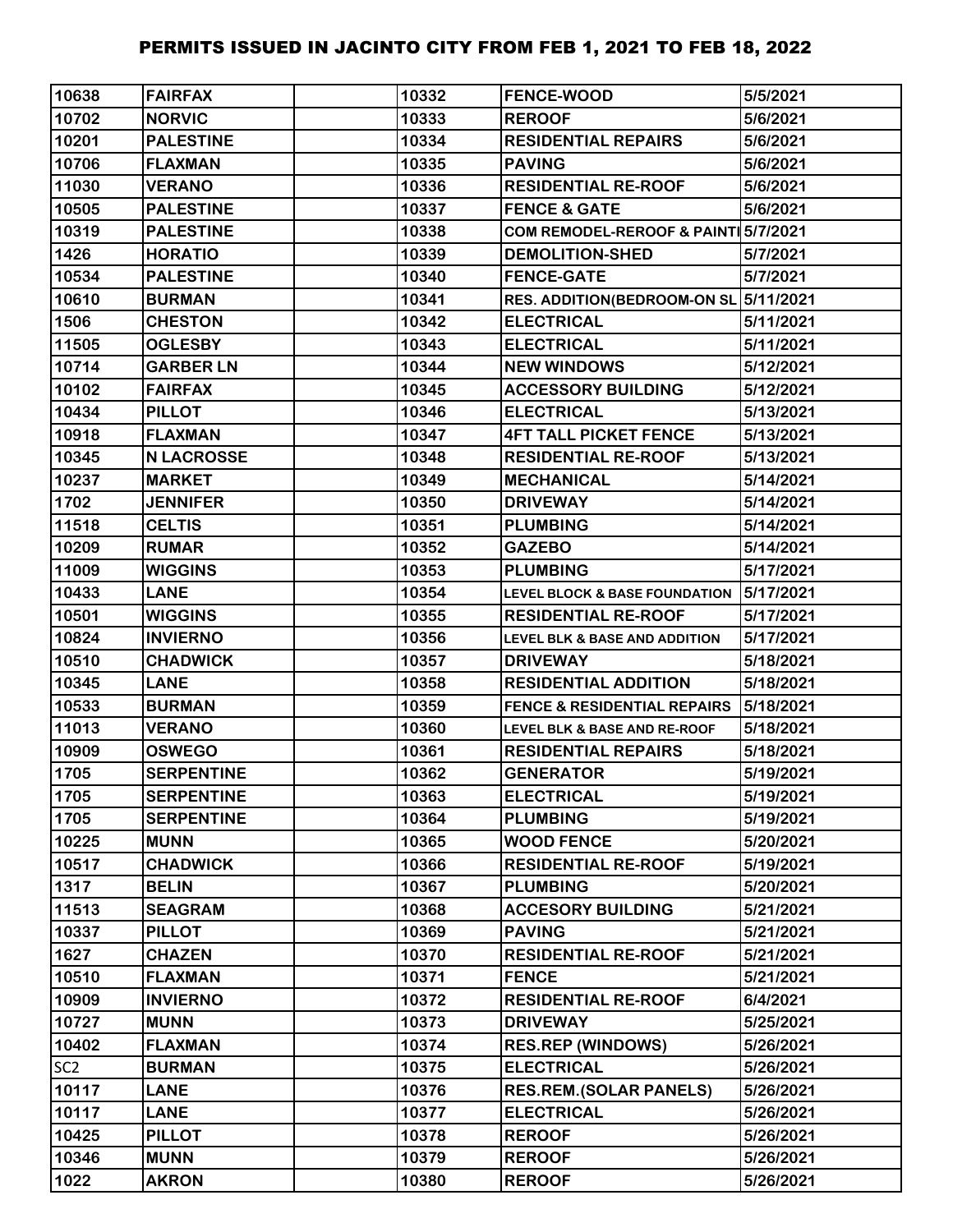| 10922 | <b>LACROSSE</b>   |     | 10381 | <b>DRIVEWAY</b>                   | 5/27/2021 |
|-------|-------------------|-----|-------|-----------------------------------|-----------|
| 10713 | <b>FAIRFAX</b>    |     | 10382 | <b>ELECTRICAL</b>                 | 5/28/2021 |
| 1406  | <b>BELIN</b>      |     | 10383 | <b>GENERATOR</b>                  | 5/28/2021 |
| 1406  | <b>BELIN</b>      |     | 10384 | <b>ELECTRICAL</b>                 | 5/28/2021 |
| 1506  | <b>CHESTON</b>    |     | 10385 | <b>DRIVEWAY</b>                   | 5/28/2021 |
| 1701  | <b>CHAZEN</b>     |     | 10386 | PAVING(WALKWAY&PATIO)             | 5/28/2021 |
| 10429 | <b>LANE</b>       |     | 10387 | <b>PLUMBING</b>                   | 5/28/2021 |
| 10702 | <b>BURMAN</b>     |     | 10388 | <b>REPLACE SIDING</b>             | 6/1/2021  |
| 10502 | <b>PILLOT</b>     |     | 10389 | <b>DRIVEWAY</b>                   | 6/1/2021  |
| 1006  | <b>DACUS</b>      |     | 10390 | <b>PLUMBING</b>                   | 6/1/2021  |
| 10638 | <b>FAIRFAX</b>    |     | 10391 | <b>PAVING</b>                     | 6/1/2021  |
| 11419 | <b>MUNN</b>       |     | 10392 | <b>PLUMBING</b>                   | 6/2/2021  |
| 11030 | <b>VERANO</b>     |     | 10393 | <b>PATIO</b>                      | 6/2/2021  |
| 11037 | <b>MARKET</b>     |     | 10394 | <b>ELECTRICAL</b>                 | 6/3/2021  |
| 11618 | <b>SEAGRAM</b>    |     | 10395 | <b>DRIVEWAY</b>                   | 6/3/2021  |
| 11110 | <b>MUSCATINE</b>  |     | 10396 | <b>RESIDENTIAL REPAIRS</b>        | 6/3/2021  |
| 10533 | <b>WIGGINS</b>    |     | 10397 | <b>ELECTRICAL</b>                 | 6/4/2021  |
| 10533 | <b>WIGGINS</b>    |     | 10398 | SOLAR PANEL INSTALLATION 6/4/2021 |           |
| 10426 | <b>PALESTINE</b>  |     | 10399 | <b>GRADE/FILL DIRT</b>            | 6/4/2021  |
| 10213 | <b>BURMAN</b>     |     | 10400 | <b>ELECTRICAL</b>                 | 6/7/2021  |
| 11510 | <b>OXHAM</b>      |     | 10401 | <b>MECHANICAL</b>                 | 6/7/2021  |
| 1501  | <b>MERCURY</b>    |     | 10402 | <b>ELECTRICAL</b>                 | 6/7/2021  |
| 1006  | <b>DACUS</b>      |     | 10403 | <b>DEMOLITION-HOUSE</b>           | 6/8/2021  |
| 931   | <b>MERCURY</b>    | B   | 10404 | <b>ELECTRICAL</b>                 | 6/9/2021  |
| 931   | <b>MERCURY</b>    | A   | 10405 | ELECTRICAL #4124                  | 6/9/2021  |
| 10434 | <b>BURMAN</b>     |     | 10406 | <b>MECHANICAL</b>                 | 6/9/2021  |
| 10237 | <b>MARKET</b>     |     | 10407 | PLUMBING 4" FIRE LINE             | 6/9/2021  |
| 10309 | <b>PILLOT</b>     |     | 10408 | <b>PLUMBING</b>                   | 6/9/2021  |
| 10121 | <b>CHADWICK</b>   |     | 10409 | <b>ELECTRICAL</b>                 | 6/9/2021  |
| 10245 | <b>MUNN</b>       |     | 10410 | <b>DRIVEWAY</b>                   | 6/9/2021  |
| 1729  | <b>JENNIFER</b>   |     | 10411 | <b>REROOF AND REPAIR FENCE</b>    | 6/10/2021 |
| 10804 | <b>MUNN</b>       |     | 10412 | <b>ELECTRICAL</b>                 | 6/10/2021 |
| 1704  | <b>HOLLAND#1</b>  |     | 10413 | <b>GAS TEST</b>                   | 6/10/2021 |
| 10402 | <b>SLACROSSE</b>  |     | 10414 | <b>REROOF</b>                     | 6/10/2021 |
| 10329 | <b>NORVIC</b>     |     | 10415 | <b>PLUMBING</b>                   | 6/10/2021 |
| 10117 | <b>LANE</b>       |     | 10416 | <b>DRIVEWAY</b>                   | 6/10/2021 |
| 10334 | <b>N LACROSSE</b> |     | 10417 | <b>RESIDENTIAL REPAIRS</b>        | 6/10/2021 |
| 11211 | <b>MUNN</b>       |     | 10418 | <b>PAVING CRUSHED ASPHALT</b>     | 6/11/2021 |
| 10222 | <b>WIGGINS</b>    |     | 10419 | <b>RESIDENTIAL RE-ROOF</b>        | 6/14/2021 |
| 1522  | <b>CHESTON</b>    |     | 10420 | <b>RESIDENTIAL RE-ROOF</b>        | 6/14/2021 |
| 1501  | <b>SERPENTINE</b> |     | 10421 | <b>RESIDENTIAL RE-ROOF</b>        | 6/15/2021 |
| 10301 | <b>FAIRFAX</b>    |     | 10422 | <b>RESIDENTIAL RE-ROOF</b>        | 6/15/2021 |
| 1406  | <b>BELIN</b>      |     | 10423 | <b>PLUMBING</b>                   | 6/16/2021 |
| 10511 | <b>LACROSSE</b>   | 239 | 10424 | <b>ELECTRICAL</b>                 | 6/16/2021 |
| 10511 | <b>LACROSSE</b>   | 240 | 10425 | <b>ELECTRICAL</b>                 | 6/16/2021 |
| 10511 | <b>LACROSSE</b>   | 228 | 10426 | <b>ELECTRICAL</b>                 | 6/16/2021 |
| 10511 | <b>LACROSSE</b>   |     | 10427 | <b>ELECTRICAL</b>                 | 6/16/2021 |
| 11121 | <b>MARKET D</b>   |     | 10428 | <b>COMMERCIAL RE-ROOF</b>         | 6/16/2021 |
| 10337 | <b>BURMAN</b>     |     | 10429 | <b>FENCE</b>                      | 6/16/2021 |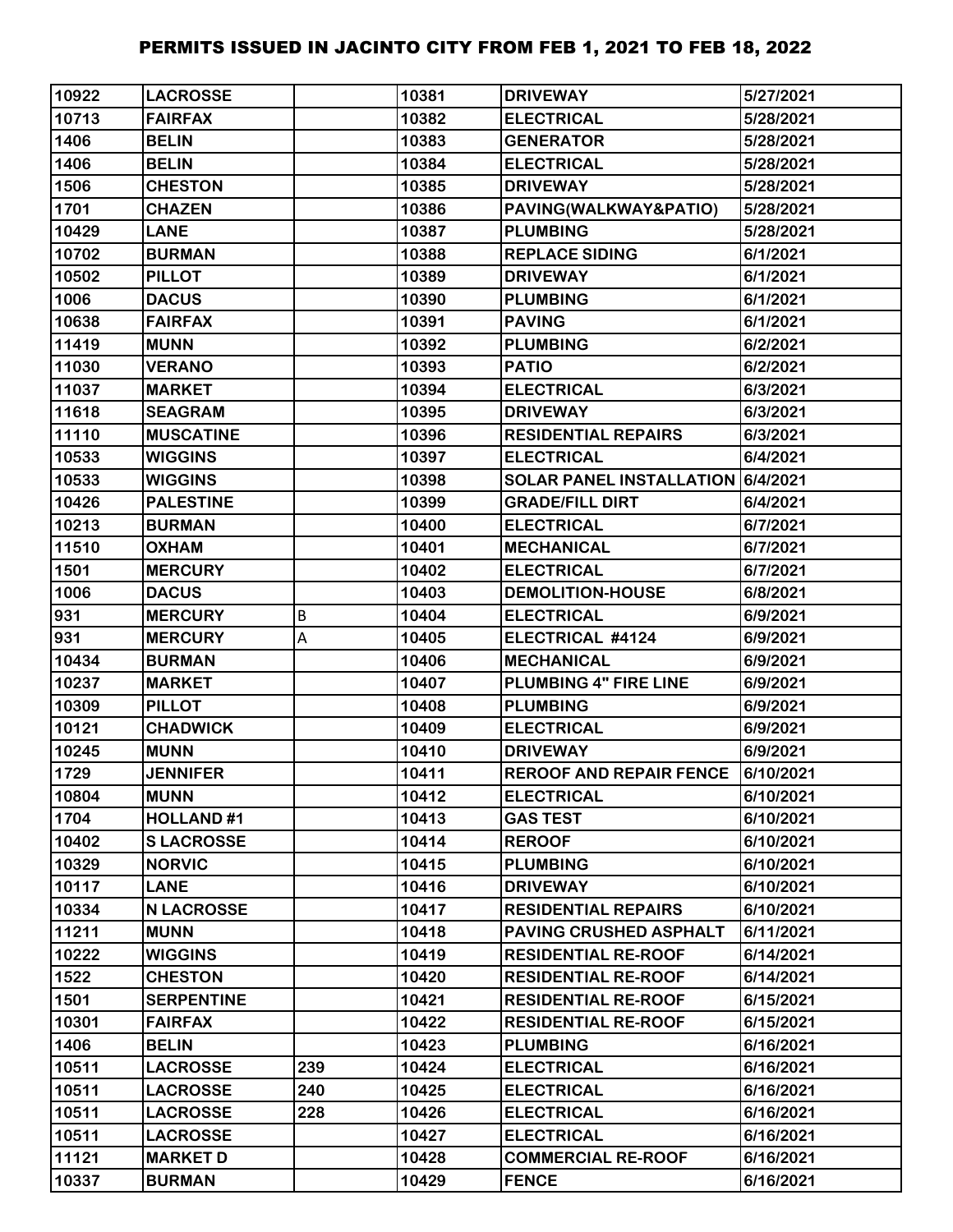| 10201 | <b>PALESTINE</b>    |   | 10430 | <b>ELECTRICAL</b>                             | 6/17/2021 |
|-------|---------------------|---|-------|-----------------------------------------------|-----------|
| 10611 | <b>PALESTINE</b>    |   | 10431 | PARTIAL DEMOLITION BACK BLD 6/17/2021         |           |
| 10326 | <b>PALESTINE</b>    | В | 10432 | <b>ELECTRICAL</b>                             | 6/17/2021 |
| 10209 | <b>RUMAR</b>        |   | 10433 | <b>WOOD SHED</b>                              | 6/18/2021 |
| 10102 | <b>NORVIC</b>       |   | 10434 | <b>RES.RE-ROOF</b>                            | 6/21/2021 |
| 10206 | <b>FLAXMAN</b>      |   | 10435 | <b>WOOD FENCE</b>                             | 6/21/2021 |
| 1611  | <b>JENNIFER</b>     |   | 10436 | <b>FENCE</b>                                  | 6/21/2021 |
| 1418  | <b>JENNIFER</b>     |   | 10437 | <b>PLB</b>                                    | 6/23/2021 |
| 10309 | <b>PILLOT</b>       |   | 10438 | <b>ELEC</b>                                   | 6/23/2021 |
| 10610 | <b>BURMAN</b>       |   | 10439 | <b>PLB</b>                                    | 6/24/2021 |
| 10613 | <b>FAIRFAX</b>      |   | 10440 | <b>LEVEL-BLK &amp; BASE</b>                   | 6/25/2021 |
| 1418  | <b>HORATIO</b>      |   | 10441 | DRIVEWAY & METAL CARPORT 6/25/2021            |           |
| 10606 | <b>PILLOT</b>       |   | 10443 | <b>PAVING</b>                                 | 6/25/2021 |
| 10630 | <b>FLAXMAN</b>      |   | 10444 | <b>PLB</b>                                    | 6/25/2021 |
| 1113  | <b>SIESTA</b>       |   | 10445 | <b>PLB</b>                                    | 6/25/2021 |
| 10438 | <b>MUSCATINE</b>    |   | 10446 | <b>PAVING</b>                                 | 6/25/2021 |
| 10145 | <b>MUNN</b>         |   | 10447 | <b>WOOD FENCE</b>                             | 6/25/2021 |
| 10217 | <b>PILLOT</b>       |   | 10448 | <b>WOOD FENCE</b>                             | 6/25/2021 |
| 10430 | <b>MUSCATINE</b>    |   | 10449 | <b>MECHANICAL</b>                             | 6/25/2021 |
| 10617 | <b>FLAXMAN</b>      |   | 10450 | <b>RESIDENTIAL RE-ROOF</b>                    | 6/28/2021 |
| 9990  | <b>EAST FWY</b>     |   | 10451 | STORM DAMAGE DEMOLITION 6/29/2021             |           |
| 11030 | <b>VERANO</b>       |   | 10452 | <b>CARPORT</b>                                | 6/29/2021 |
| 10910 | <b>MUNN</b>         |   | 10453 | <b>ELECTRICAL</b>                             | 6/30/2021 |
| 10618 | <b>PILLOT</b>       |   | 10454 | <b>PAVING</b>                                 | 7/1/2021  |
| 10506 | <b>WIGGINS</b>      |   | 10455 | PORCH AND RES. RE-ROOF                        | 7/1/2021  |
| 10134 | <b>PILLOT</b>       |   | 10456 | <b>FENCE</b>                                  | 7/1/2021  |
| 1722  | <b>CHAZEN</b>       |   | 10457 | <b>REPAIR PORCH &amp; SHED</b>                | 7/1/2021  |
| 10309 | <b>PILLOT</b>       |   | 10458 | <b>DEMOLITION OF GARAGE</b>                   | 7/1/2021  |
| 10138 | <b>MUSCATINE</b>    |   | 10459 | <b>ELECTRICAL</b>                             | 7/2/2021  |
| 10911 | <b>MUNN</b>         |   | 10460 | <b>CARPORT</b>                                | 7/2/2021  |
| 10417 | N OSWEGO            |   | 10461 | <b>FENCE</b>                                  | 7/2/2021  |
| 10625 | <b>NORVIC</b>       |   | 10462 | <b>RESIDENTIAL REPAIRS</b>                    | 7/6/2021  |
| 10625 | <b>NORVIC</b>       |   | 10463 | <b>PLUMBING</b>                               | 7/6/2021  |
| 10314 | <b>FLAXMAN</b>      |   | 10464 | <b>RESIDENTIAL RE-ROOF</b>                    | 7/6/2021  |
| 9990  | <b>EAST FREEWAY</b> | C | 10465 | <b>ELECTRICAL</b>                             | 7/7/2021  |
| 9701  | <b>MARKET</b>       |   | 10466 | <b>ELECTRICAL</b>                             | 7/7/2021  |
| 10521 | <b>WIGGINS</b>      |   | 10467 | REPLACE SIDING AND WINDOW 7/7/2021            |           |
| 10129 | <b>FAIRFAX</b>      |   | 10468 | <b>RESIDENTIAL RE-ROOF</b>                    | 7/7/2021  |
| 10414 | <b>FLAXMAN</b>      |   | 10469 | <b>RESIDENTIAL RE-ROOF</b>                    | 7/7/2021  |
| 10414 | <b>SLACROSSE</b>    |   | 10470 | <b>RESIDENTIAL ADDITION &amp; POR7/7/2021</b> |           |
| 10733 | <b>BURMAN</b>       |   | 10471 | <b>PAVING</b>                                 | 7/8/2021  |
| 9990  | <b>EAST FWY</b>     | В | 10472 | <b>PLUMBING</b>                               | 7/8/2021  |
| 1317  | <b>SERPENTINE</b>   |   | 10473 | <b>RESIDENTIAL RE-ROOF</b>                    | 7/9/2021  |
| 10430 | <b>MUSCATINE</b>    |   | 10474 | <b>ELECTRICAL</b>                             | 7/9/2021  |
| 10430 | <b>PALESTINE</b>    |   | 10475 | <b>BRICK SIDING</b>                           | 7/9/2021  |
| 9990  | <b>EAST FWY</b>     |   | 10476 | <b>COMMERCIAL REMODEL</b>                     | 7/12/2021 |
| 10613 | <b>MUSCATINE</b>    |   | 10477 | <b>ELECTRICAL</b>                             | 7/12/2021 |
| 10309 | <b>PILLOT</b>       |   | 10478 | <b>FENCE</b>                                  | 7/12/2021 |
| 10941 | <b>VERANO</b>       |   | 10479 | <b>REROOF</b>                                 | 7/13/2021 |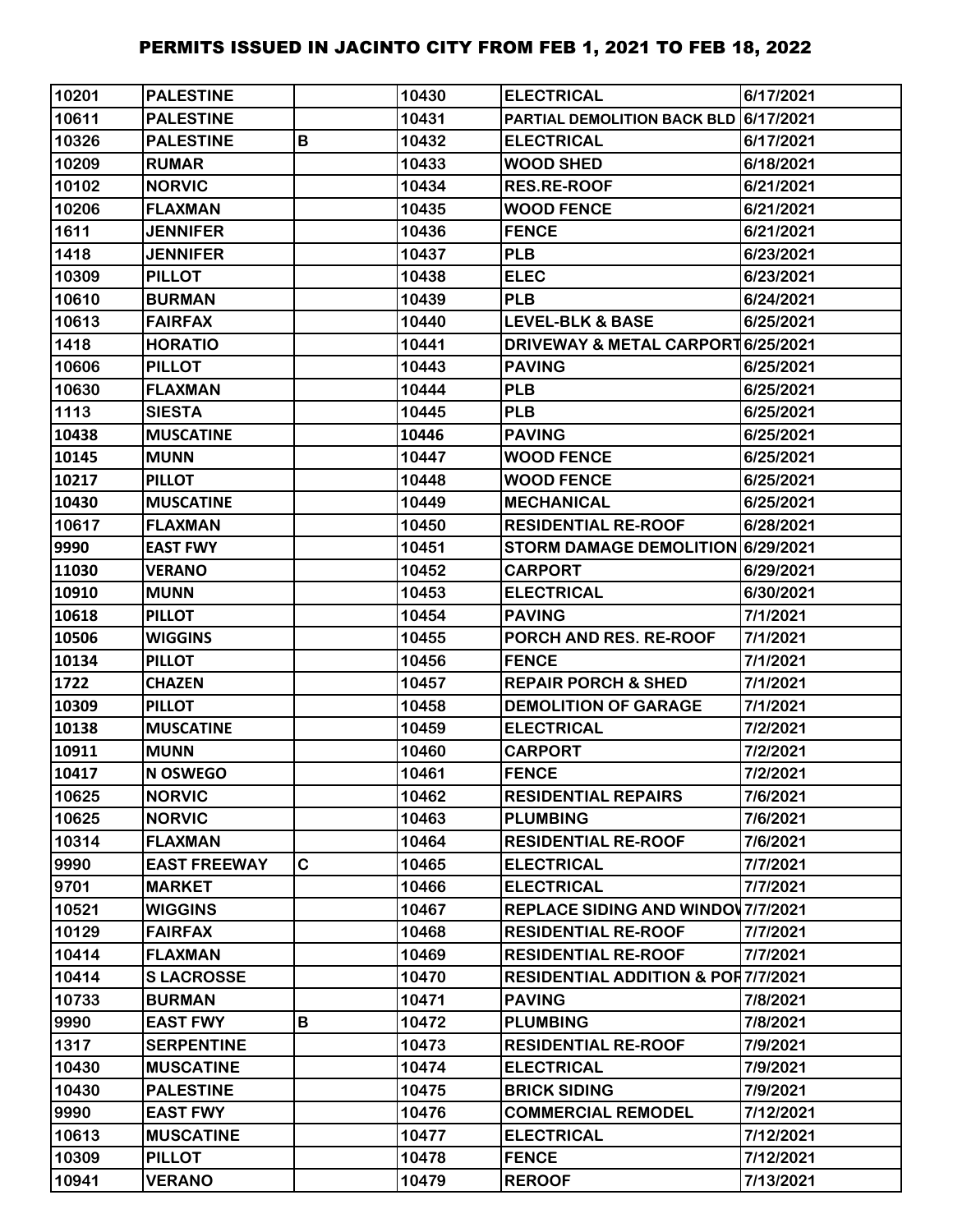| 11618 | <b>SEAGRAM</b>    |   | 10480 | <b>RESIDENTIAL REPAIRS</b>                | 7/13/2021 |
|-------|-------------------|---|-------|-------------------------------------------|-----------|
| 918   | <b>MERCURY</b>    | 1 | 10481 | <b>COMMERCIAL REMODEL</b>                 | 7/13/2021 |
| 1702  | <b>BELIN</b>      |   | 10482 | <b>RESIDENTIAL ADDITION</b>               | 7/13/2021 |
| 10129 | <b>CHADWICK</b>   |   | 10483 | <b>RESIDENTIAL RE-ROOF</b>                | 7/14/2021 |
| 1705  | <b>SERPENTINE</b> |   | 10484 | <b>PLUMBING</b>                           | 7/14/2021 |
| 10341 | <b>PALESTINE</b>  |   | 10485 | 2 WALL SIGNS & ONE POLE SI07/14/2021      |           |
| 10341 | <b>PALESTINE</b>  |   | 10486 | <b>ELECTRICAL FOR SIGNS</b>               | 7/14/2021 |
| 11406 | <b>MUNN</b>       |   | 10487 | PAVING (IN BACK)                          | 7/15/2021 |
| 10421 | <b>LANE</b>       |   | 10488 | <b>PLUMBING</b>                           | 7/16/2021 |
| 918   | <b>MERCURY</b>    | 1 | 10489 | <b>ELECTRICAL</b>                         | 7/16/2021 |
| 1602  | <b>CASPERSON</b>  |   | 10490 | <b>RESIDENTIAL RE-ROOF</b>                | 7/16/2021 |
| 10517 | <b>WIGGINS</b>    |   | 10491 | <b>RESIDENTIAL REPAIRS</b>                | 7/16/2021 |
| 10517 | <b>WIGGINS</b>    |   | 10492 | <b>ELECTRICAL</b>                         | 7/16/2021 |
| 10345 | <b>LANE</b>       |   | 10493 | <b>ELECTRICAL</b>                         | 7/19/2021 |
| 10533 | <b>WIGGINS</b>    |   | 10494 | 2 DRIVEWAYS                               | 7/20/2021 |
| 1101  | <b>HOLLAND</b>    | В | 10495 | <b>ELECTRICAL</b>                         | 7/20/2021 |
| 10117 | <b>RUMAR</b>      |   | 10496 | <b>RESIDENTIAL RE-ROOF</b>                | 7/20/2021 |
| 10345 | <b>LAND</b>       |   | 10497 | <b>PLUMBING</b>                           | 7/20/2021 |
| 10114 | <b>CHADWICK</b>   |   | 10498 | <b>ELECTRICAL</b>                         | 7/21/2021 |
| 10241 | <b>FLAXMAN</b>    |   | 10499 | <b>FENCE</b>                              | 7/21/2021 |
| 10337 | <b>PILLOT</b>     |   | 10500 | <b>GARAGE ADDIITION</b>                   | 7/21/2021 |
| 11502 | <b>TILLIA</b>     |   | 10501 | <b>PLUMBING</b>                           | 7/21/2021 |
| 10521 | <b>WIGGINS</b>    |   | 10502 | <b>RESIDENTIAL RE-ROOF</b>                | 7/21/2021 |
| 1626  | <b>JENNIFER</b>   |   | 10503 | <b>RESIDENTIAL REPAIRS</b>                | 7/21/2021 |
| 11009 | <b>MUSCATINE</b>  |   | 10504 | <b>FENCE</b>                              | 7/22/2021 |
| 10309 | <b>PILLOT</b>     |   | 10505 | <b>CARPORT</b>                            | 7/23/2021 |
| 1613  | <b>MERCURY</b>    |   | 10506 | <b>NEW COMMERCIAL BUILDING 17/26/2021</b> |           |
| 1725  | <b>HOLLAND</b>    |   | 10507 | <b>GRADE/FILL DIRT</b>                    | 7/26/2021 |
| 11005 | <b>MUSCATINE</b>  |   | 10508 | <b>FENCE</b>                              | 7/26/2021 |
| 10417 | N OSWEGO          |   | 10509 | <b>6 FT WOODEN GATE</b>                   | 7/27/2021 |
| 11009 | <b>LACROSSE</b>   |   | 10510 | <b>RES. FOUNDATION REPAIR</b>             | 7/28/2021 |
| 11017 | <b>LACROSSE</b>   |   | 10511 | <b>RESIDENTIAL FOUNDATION RE7/28/2021</b> |           |
| 10506 | <b>PILLOT</b>     |   | 10512 | <b>METAL CARPORT</b>                      | 7/28/2021 |
| 10217 | <b>FLAXMAN</b>    |   | 10513 | <b>ACCESSORY BUILDING</b>                 | 7/29/2021 |
| 10518 | <b>WIGGINS</b>    |   | 10514 | <b>DRIVEWAY</b>                           | 7/29/2021 |
| 10414 | <b>SLACROSSE</b>  |   | 10515 | <b>ELECTRICAL</b>                         | 7/29/2021 |
| 1406  | <b>SERPENTINE</b> |   | 10516 | <b>RESIDENTIAL RE-ROOF</b>                | 7/30/2021 |
| 10406 | <b>MUNN</b>       |   | 10517 | <b>RESIDENTIAL RE-ROOF</b>                | 8/2/2021  |
| 10313 | <b>WIGGINS</b>    |   | 10518 | <b>PLUMBING</b>                           | 8/3/2021  |
| 1721  | <b>CHESTON</b>    |   | 10519 | <b>GATE</b>                               | 8/3/2021  |
| 1401  | <b>SERPENTINE</b> |   | 10520 | <b>FENCE</b>                              | 8/3/2021  |
| 1109  | <b>MERCURY</b>    |   | 10521 | <b>WOOD FENCE</b>                         | 8/3/2021  |
| 1106  | <b>DACUS</b>      |   | 10522 | <b>FENCE</b>                              | 8/3/2021  |
| 1407  | <b>HORATIO</b>    |   | 10523 | <b>RESIDENTIAL REPAIRS</b>                | 8/5/2021  |
| 11519 | <b>MARKET ST</b>  |   | 10524 | PLB- UNDERGROUND 6"FIRE LINE              | 8/4/2021  |
| 10827 | <b>FLAXMAN</b>    |   | 10525 | <b>MECHANICAL</b>                         | 8/6/2021  |
| 10934 | <b>LACROSSE</b>   |   | 10526 | <b>PLUMBING</b>                           | 8/6/2021  |
| 11109 | <b>VERANO</b>     |   | 10527 | <b>PLUMBING</b>                           | 8/9/2021  |
| 11505 | <b>OGLESBY</b>    |   | 10528 | <b>ELECTRICAL</b>                         | 8/10/2021 |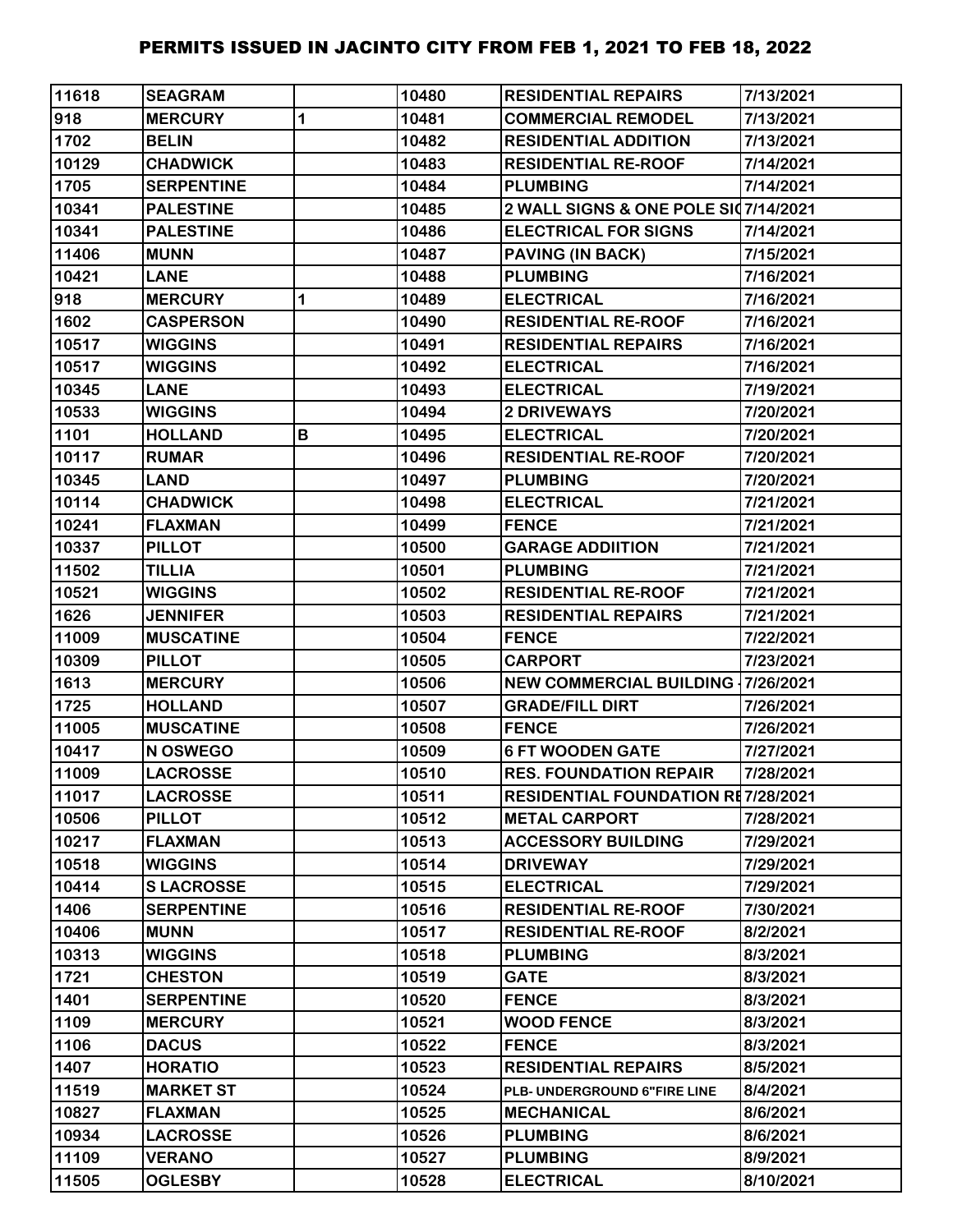| 10705 | <b>MUSCATINE</b>  |     | 10529     | <b>CARPORT-METAL</b>               | 8/10/2021 |
|-------|-------------------|-----|-----------|------------------------------------|-----------|
| 10825 | <b>MUSCATINE</b>  |     | 10530     | <b>REPLACE SIDING</b>              | 8/10/2021 |
| 935   | <b>MERCURY</b>    |     | 10531     | <b>DOUBLE SIDED SIGN</b>           | 8/10/2021 |
| 935   | <b>MERCURY</b>    |     | 10532     | <b>ELECTRICAL</b>                  | 8/10/2021 |
| 10249 | <b>BURMAN</b>     |     | 10533     | <b>PAVING</b>                      | 8/10/2021 |
| 10506 | <b>CHADWICK</b>   |     | 10534     | <b>DRIVEWAY</b>                    | 8/10/2021 |
| 10530 | <b>PALESTINE</b>  |     | 10535     | <b>RESIDENTIAL - REMODEL</b>       | 8/11/2021 |
| 11410 | <b>EAST FWY</b>   | 150 | 10536     | <b>WALL SIGN</b>                   | 8/11/2021 |
| 11410 | <b>EAST FWY</b>   | 150 | 10537     | <b>ELECTRICAL</b>                  | 8/11/2021 |
| 11030 | <b>VERANO</b>     |     | 10538     | <b>DRIVEWAY</b>                    | 8/11/2021 |
| 1622  | <b>CHESTON</b>    |     | 10539     | <b>PLUMBING</b>                    | 8/12/2021 |
| 11022 | <b>FLAXMAN</b>    |     | 10540     | <b>PLUMBING</b>                    | 8/12/2021 |
| 10634 | <b>WIGGINS</b>    |     | 10541     | <b>RESIDENTIAL RE-ROOF</b>         | 8/12/2021 |
| 10249 | <b>WIGGINS</b>    |     | 10542     | <b>RESIDENTIAL RE-ROOF</b>         | 8/12/2021 |
| 10425 | <b>FLAXMAN</b>    |     | 10543     | <b>RESIDENTIAL RE-ROOF</b>         | 8/13/2021 |
| 10509 | <b>LANE</b>       |     | 10544     | <b>CARPORT</b>                     | 8/13/2021 |
| 1306  | <b>SERPENTINE</b> |     | 10545     | <b>RESIDENTIAL RE-ROOF</b>         | 8/16/2021 |
| 10821 | <b>LANE</b>       |     | 10546     | PAVING(ASPHALT OVERLAY-P 8/16/2021 |           |
| 10345 | N OSWEGO          |     | 10547     | <b>ELECTRICAL</b>                  | 8/16/2021 |
| 1106  | <b>DACUS</b>      |     | 10548     | <b>DEMOLITION OF GARAGE</b>        | 8/16/2021 |
| 1722  | <b>CASPERSON</b>  |     | 10549     | <b>REROOF</b>                      | 8/16/2021 |
| 1529  | <b>JENNIFER</b>   |     | 10550     | <b>MECHANICAL</b>                  | 8/17/2021 |
| 11514 | <b>CELTIS</b>     |     | 10551     | <b>DRIVEWAY</b>                    | 8/17/2021 |
| 10629 | <b>BURMAN</b>     |     | 10552     | <b>DRIVEWAY</b>                    | 8/17/2021 |
| 11102 | <b>EAST FWY</b>   | В   | 10552     | <b>ELECTRICAL</b>                  | 2/11/2021 |
| 10101 | <b>PILLOT</b>     |     | 10553     | <b>RESIDENTIAL REPAIRS</b>         | 8/18/2021 |
| 1525  | <b>CHESTON</b>    |     | 10554     | <b>RESIDENTIAL RE-ROOF</b>         | 8/18/2021 |
| 1613  | <b>MERCURY</b>    |     | 10555     | <b>PLUMBING</b>                    | 8/18/2021 |
| 1413  | <b>CHESTON</b>    |     | 10556     | <b>FENCE</b>                       | 8/19/2021 |
| 10731 | <b>MUNN</b>       |     | 10557     | <b>FENCE</b>                       | 8/20/2021 |
| 10727 | <b>MUNN</b>       |     | 10558     | <b>FENCE</b>                       | 8/20/2021 |
| 10901 | <b>MARKET</b>     |     | 10559     | <b>PAVING</b>                      | 8/20/2021 |
| 10705 | <b>BURMAN</b>     |     | 10560     | <b>MECHANICAL</b>                  | 8/20/2021 |
| 10533 | <b>WIGGINS</b>    |     | 10561     | <b>FENCE</b>                       | 8/20/2021 |
| 1407  | <b>HORATIO</b>    |     | 10562     | <b>PAVING</b>                      | 8/23/2021 |
| 1430  | <b>HORATIO</b>    |     | 10563     | <b>CARPORT AND PAVING</b>          | 8/23/2021 |
| 11017 | <b>LACROSSE</b>   |     | 10564     | <b>RESIDENTIAL REPAIRS</b>         | 8/24/2021 |
| 1529  | <b>JENNIFER</b>   |     | 10565     | <b>PLUMBING</b>                    | 8/25/2021 |
| 918   | <b>MERCURY</b>    |     | 110566    | <b>PLUMBING</b>                    | 8/26/2021 |
| 10610 | <b>LACROSSE</b>   |     | 10567     | <b>DRIVEWAY</b>                    | 8/26/2021 |
| 10906 | <b>FLAXMAN</b>    |     | 10568     | <b>BACK PORCH</b>                  | 8/26/2021 |
| 10342 | <b>NORVIC</b>     |     | 10569     | PAVING-SLAB ONLY                   | 8/27/2021 |
| 10602 | <b>PILLOT</b>     |     | 10570     | <b>RES. REP (REPLACE POST</b>      | 8/27/2021 |
| 10138 | <b>CHADWICK</b>   |     | 10571     | <b>REROOF-SHINGLES ONLY</b>        | 8/30/2021 |
| 10145 | <b>WIGGINS</b>    |     | 10572     | <b>FENCE-WOOD</b>                  | 8/30/2021 |
| 10821 | <b>MUSCATINE</b>  |     | 10573     | <b>RESIDENTIAL REPAIRS</b>         | 8/31/2021 |
| 10114 | <b>PALESTINE</b>  |     | 10574     | <b>DEMOLITION OF EXISTING</b>      | 8/31/2021 |
| 10324 | <b>PALESTINE</b>  |     | 10575     | <b>PLUMBING</b>                    | 8/31/2021 |
| 11410 | <b>EAST FWY</b>   |     | 150 10576 | <b>ELECTRICAL</b>                  | 9/1/2021  |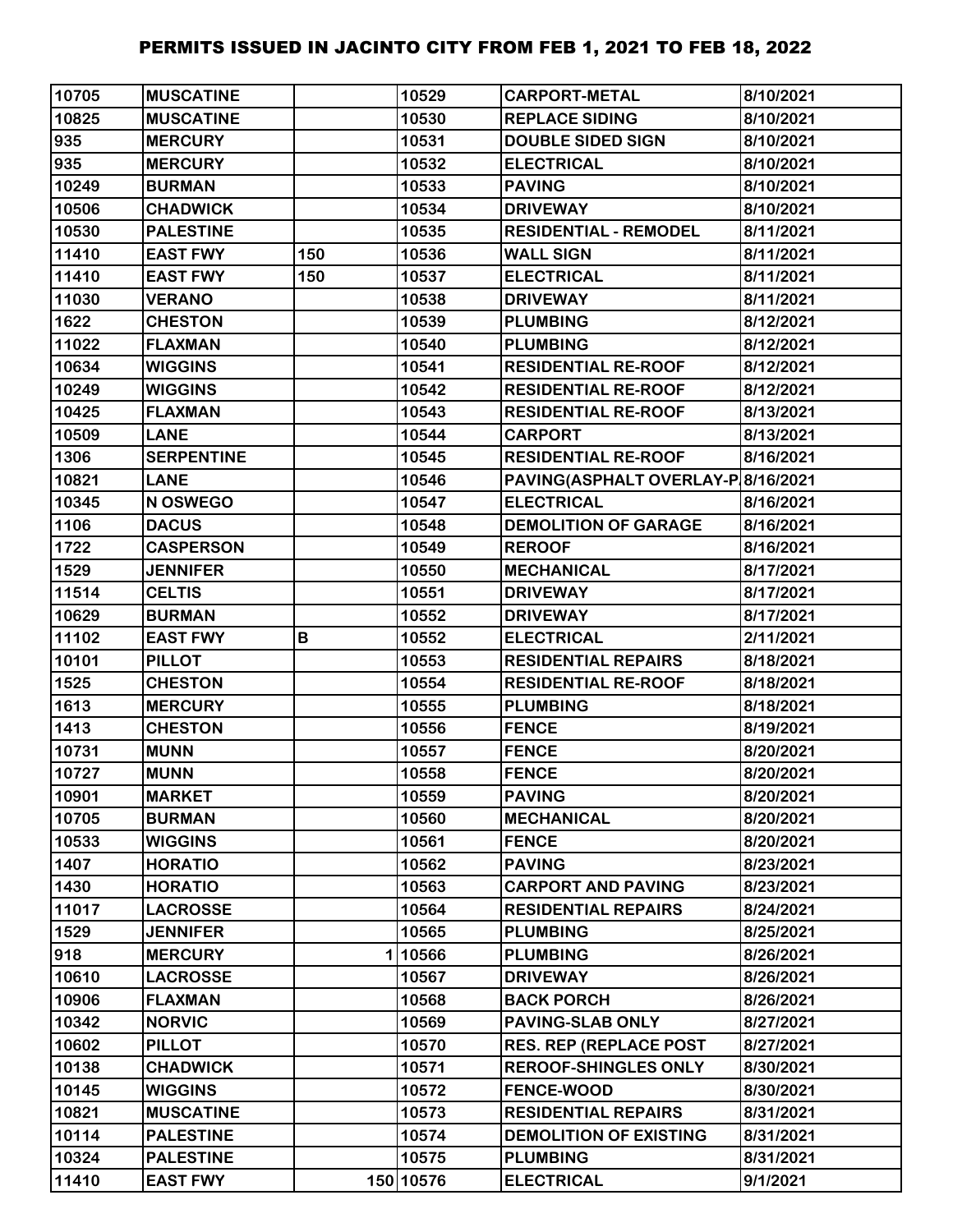| 1715  | <b>HOLLAND</b>      |     | 10577 | <b>ELECTRICAL</b>                      | 9/1/2021  |
|-------|---------------------|-----|-------|----------------------------------------|-----------|
| 11505 | <b>OGLESBY</b>      |     | 10578 | <b>PLUMBING</b>                        | 9/2/2021  |
| 10501 | <b>MUSCATINE</b>    |     | 10579 | <b>DEMOLITION OF INTERIOR</b>          | 9/3/2021  |
| 1704  | <b>HOLLAND</b>      |     | 10580 | <b>RESIDENTIAL RE-ROOF</b>             | 9/3/2021  |
| 1414  | <b>HORATIO</b>      |     | 10581 | <b>PLUMBING</b>                        | 9/7/2021  |
| 10145 | <b>CHADWICK</b>     |     | 10582 | <b>RESIDENTIAL RE-ROOF</b>             | 9/7/2021  |
| 10114 | <b>PALESTINE</b>    |     | 10583 | PLUMBING DISCONNECT                    | 9/7/2021  |
| 10402 | S OSWEGO            |     | 10584 | <b>DRIVEWAY</b>                        | 9/7/2021  |
| 10342 | <b>NORVIC</b>       |     | 10585 | <b>PLUMBING</b>                        | 9/7/2021  |
| 10214 | <b>PALESTINE</b>    |     | 10586 | DEMOLITION OF PORCH & SHE9/8/2021      |           |
| 1101  | <b>SIESTA</b>       |     | 10587 | <b>DEMOLITION-GARAGE</b>               | 9/8/2021  |
| 1026  | <b>AKRON</b>        |     | 10588 | RESIDENTIAL RE-ROOF (GARA 9/8/2021     |           |
| 10237 | <b>PILLOT</b>       |     | 10589 | NEW RESIDENTIAL - BUILDING 9/9/2021    |           |
| 11410 | <b>EAST FWY 150</b> | 150 | 10590 | <b>COMMERCIAL REMODEL</b>              | 9/9/2021  |
| 11202 | <b>OSWEGO</b>       |     | 10591 | <b>FOUNDATION REPAIR</b>               | 9/9/2021  |
| 10346 | <b>CHADWICK</b>     |     | 10592 | FENCE-IRON- 6FT TALL                   | 9/9/2021  |
| 10705 | <b>FLAXMAN</b>      |     | 10593 | <b>ELECTRICAL</b>                      | 9/9/2021  |
| 9701  | <b>MARKET</b>       |     | 10594 | <b>COMMERCIAL REMODEL</b>              | 9/9/2021  |
| 10401 | <b>PALESTINE</b>    |     | 10595 | <b>ELECTRICAL</b>                      | 9/9/2021  |
| 10118 | <b>WIGGINS</b>      |     | 10596 | <b>REROOF</b>                          | 9/8/2021  |
| 1305  | <b>KILROY</b>       |     | 10597 | <b>ELECTRICAL</b>                      | 9/9/2021  |
| 10345 | <b>N LACROSSE</b>   |     | 10598 | <b>FRONT PORCH</b>                     | 9/9/2021  |
| 10634 | <b>MUNN</b>         |     | 10599 | SOLAR PANEL INSTALLATION 9/10/2021     |           |
| 10634 | <b>MUNN</b>         |     | 10600 | <b>ELECTRICAL</b>                      | 9/10/2021 |
| 10242 | <b>PALESTINE</b>    |     | 10601 | <b>RESIDENTIAL REPAIRS-PAINT &amp;</b> | 9/10/2021 |
| 10414 | <b>CHADWICK</b>     |     | 10602 | <b>RESIDENTIAL-REMODEL( ADDITI</b>     | 9/10/2021 |
| 10205 | <b>LANE</b>         |     | 10603 | <b>RESIDENTIAL REPAIR</b>              | 9/13/2021 |
| 10509 | <b>BURMAN</b>       |     | 10604 | <b>CARPORT</b>                         | 9/14/2021 |
| 10602 | <b>LANE</b>         |     | 10605 | PORCH & REPAIR BALCONY                 | 9/16/2021 |
| 11420 | <b>LANE</b>         |     | 10606 | <b>RE-ROOF</b>                         | 9/16/2021 |
| 10313 | <b>WIGGINS</b>      |     | 10607 | <b>RES.REPAIRS</b>                     | 9/16/2021 |
| 11613 | <b>FLAXMAN</b>      |     | 10608 | <b>DRIVEWAY</b>                        | 9/16/2021 |
| 10337 | <b>BURMAN</b>       |     | 10609 | <b>FENCE</b>                           | 9/17/2021 |
| 11601 | <b>CELTIS</b>       |     | 10610 | <b>ELECTRICAL</b>                      | 9/17/2021 |
| 11605 | <b>CELTIS</b>       |     | 10611 | <b>ELECTRICAL</b>                      | 9/17/2021 |
| 1301  | <b>JENNIFER</b>     |     | 10612 | <b>ELECTRICAL</b>                      | 9/17/2021 |
| 10129 | <b>FAIRFAX</b>      |     | 10613 | <b>FENCE</b>                           | 9/17/2021 |
| 1101  | <b>HOLLAND</b>      |     | 10614 | <b>SIDING</b>                          | 9/20/2021 |
| 9701  | <b>MARKET</b>       |     | 10615 | <b>FENCE REPAIR</b>                    | 9/20/2021 |
| 10933 | <b>MUSCATINE</b>    |     | 10616 | <b>PLUMBING</b>                        | 9/20/2021 |
| 10522 | <b>NORVIC</b>       |     | 10617 | <b>PLUMBING</b>                        | 9/20/2021 |
| 10237 | <b>PILLOT</b>       |     | 10618 | <b>PLUMBING</b>                        | 9/21/2021 |
| 10149 | <b>FAIFAX</b>       |     | 10619 | <b>RE-ROOF</b>                         | 9/21/2021 |
| 10505 | <b>NORVIC</b>       |     | 10620 | <b>LEVEL</b>                           | 9/21/2021 |
| 10213 | <b>BURMAN</b>       |     | 10621 | <b>PLUMBING</b>                        | 9/22/2021 |
| 10414 | <b>BURMAN</b>       |     | 10622 | PORCH & RES. REPAIRS                   | 9/22/2021 |
| 1306  | <b>MERCURY</b>      |     | 10623 | <b>RE-ROOF</b>                         | 9/23/2021 |
| 11430 | <b>EAST FWY</b>     | 350 | 10624 | <b>RIGHT OF WAY</b>                    | 9/23/2021 |
| 11450 | <b>EAST FWY</b>     |     | 10625 | <b>RIGHT OF WAY</b>                    | 9/23/2021 |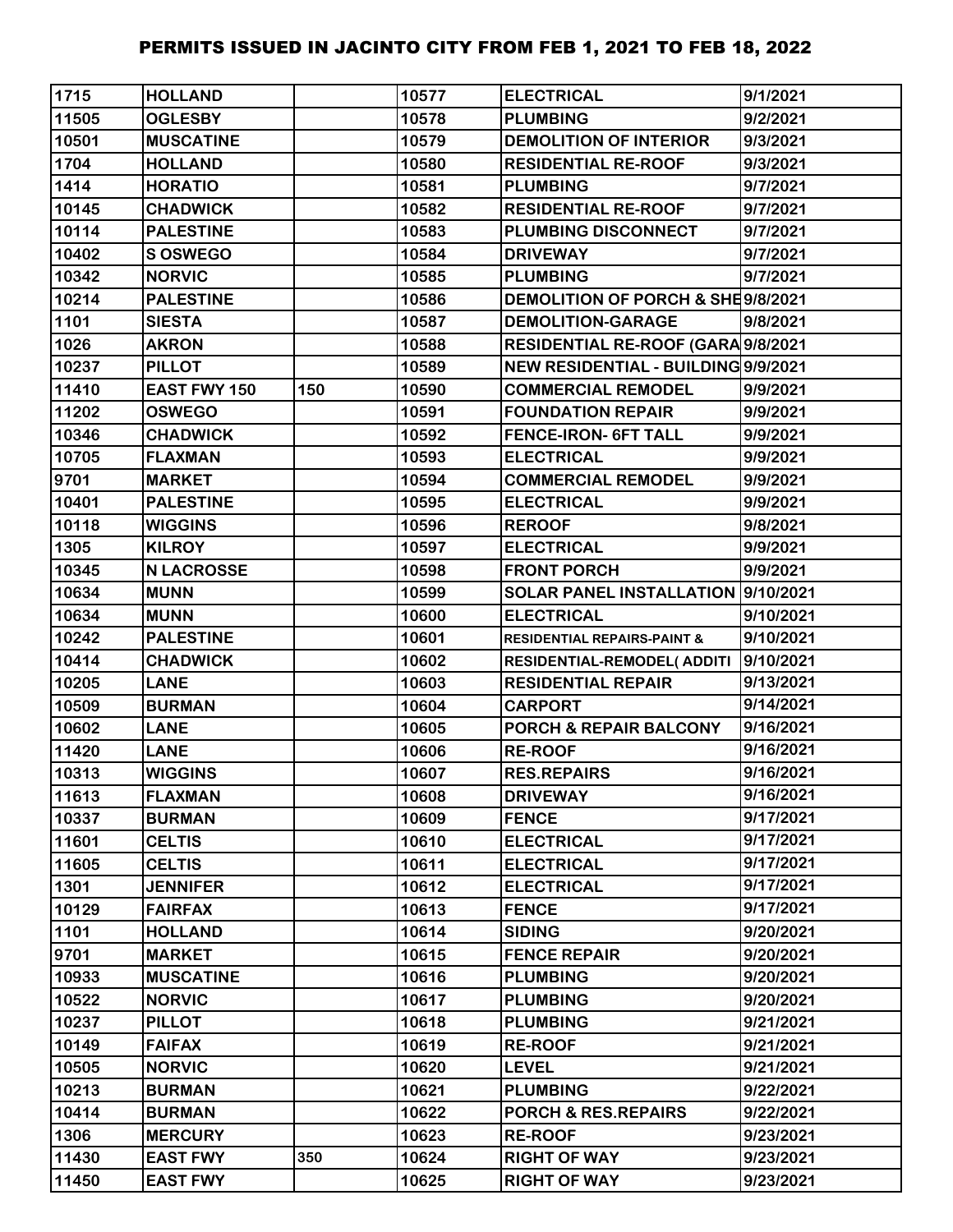| 10125 | <b>FAIRFAX</b>    |     | 10626 | <b>FENCE</b>                              | 9/24/2021  |
|-------|-------------------|-----|-------|-------------------------------------------|------------|
| 11410 | <b>EAST FWY</b>   | 150 | 10627 | <b>PLUMBING</b>                           | 9/24/2021  |
| 10317 | <b>BURMAN</b>     |     | 10628 | <b>FENCE</b>                              | 9/24/2021  |
| 10602 | <b>CHADWICK</b>   |     | 10629 | <b>RES. REPAIRS</b>                       | 9/24/2021  |
| 10701 | <b>MUSCATINE</b>  |     | 10630 | <b>PAVING</b>                             | 9/24/2021  |
| 1401  | <b>JENNIFER</b>   |     | 10631 | <b>DRIVEWAY</b>                           | 9/24/2021  |
| 10802 | <b>LACROSSE</b>   |     | 10632 | <b>CARPORT</b>                            | 9/24/2021  |
| 1306  | <b>MERCURY</b>    |     | 10633 | COMMERCIAL REPAIRS-SIDINQ9/24/2021        |            |
| 9990  | <b>EAST FWY</b>   | E   | 10634 | <b>SIGN</b>                               | 9/27/2021  |
| 9990  | <b>EAST FWY</b>   | E   | 10635 | <b>ELECTRICAL</b>                         | 9/27/2021  |
| 10602 | <b>EAST FWY</b>   |     | 10636 | <b>FENCE</b>                              | 9/27/2021  |
| 1306  | <b>MERCURY</b>    |     | 10637 | <b>COMMERCIAL DOORS AND WINDOW</b>        | 9/28/2021  |
| 1625  | <b>JENNIFER</b>   |     | 10638 | WOOD FENCE-LEFT SIDE OF HOM               | 9/28/2021  |
| 11601 | <b>MARKET ST</b>  |     | 10639 | DEMOLITION OF CELL PHONE TO               | 9/29/2021  |
| 10117 | <b>CHADWICK</b>   |     | 10640 | <b>LEVEL-BLK &amp; BASE</b>               | 9/29/2021  |
| 10725 | <b>NORVIC</b>     |     | 10641 | <b>LEVEL-BLK &amp; BASE</b>               | 9/30/2021  |
| 11015 | <b>MARKET</b>     | B   | 10642 | <b>COMMERCIAL (DOORS)</b>                 | 10/4/2021  |
| 1705  | <b>SERPENTINE</b> |     | 10643 | <b>PLUMBING</b>                           | 10/4/2021  |
| 10138 | <b>NORVIC</b>     |     | 10644 | <b>RESIDENTIAL REPAIRS</b>                | 10/4/2021  |
| 10530 | <b>MUNN</b>       |     | 10645 | <b>RESIDENTIAL RE-ROOF</b>                | 10/4/2021  |
| 10333 | <b>PILLOT</b>     |     | 10646 | PAVING-F.PORCH CEMENT REP.                | 10/4/2021  |
| 10410 | <b>PALESTINE</b>  |     | 10647 | <b>RAISE ROOF PITCH &amp; RES.REPAIRS</b> | 10/4/2021  |
| 10321 | <b>CHADWICK</b>   |     | 10648 | <b>RE-ROOF</b>                            | 10/5/2021  |
| 10522 | <b>NORVIC</b>     |     | 10649 | <b>RES.REP (Boiler Closet)</b>            | 10/5/2021  |
| 10410 | <b>PALESTINE</b>  |     | 10650 | <b>ELECTRICAL</b>                         | 10/5/2021  |
| 10213 | <b>BURMAN</b>     |     | 10651 | <b>PLUMBING</b>                           | 10/6/2021  |
| 9990  | <b>EAST FWY</b>   | B   | 10652 | <b>COMMERCIAL REMODEL</b>                 | 10/6/2021  |
| 10422 | S OSWEGO          |     | 10653 | <b>RESIDENTIAL REPAIRS</b>                | 10/6/2021  |
| 10610 | <b>BURMAN</b>     |     | 10654 | <b>MECHANICAL</b>                         | 10/6/2021  |
| 10906 | <b>MUSCATINE</b>  |     | 10655 | <b>WOOD FENCE</b>                         | 10/7/2021  |
| 10342 | <b>NORVIC</b>     |     | 10656 | <b>RESIDENTIAL ADDITION</b>               | 10/7/2021  |
| 10609 | <b>LANE</b>       |     | 10657 | <b>RESIDENTIAL REPAIRS</b>                | 10/7/2021  |
| 9990  | <b>EAST FWY</b>   | B   | 10658 | <b>PLUMBING</b>                           | 10/7/2021  |
| 9990  | <b>EAST FWY</b>   | В   | 10659 | <b>ELECTRICAL</b>                         | 10/7/2021  |
| 9990  | <b>EAST FWY</b>   | В   | 10660 | <b>MECHANICAL</b>                         | 10/8/2021  |
| 10609 | <b>LANE</b>       |     | 10661 | <b>PLUMBING</b>                           | 10/8/2021  |
| 1737  | <b>CHESTON</b>    |     | 10662 | <b>PLUMBING</b>                           | 10/8/2021  |
| 10606 | <b>PILLOT</b>     |     | 10663 | <b>BACK PORCH</b>                         | 10/8/2021  |
| 1513  | <b>SHERYL</b>     |     | 10664 | <b>RESIDENTIAL REPIRS</b>                 | 10/8/2021  |
| 10150 | <b>PILLOT</b>     |     | 10665 | <b>RESIDENTIAL REPAIR</b>                 | 10/11/2021 |
| 10150 | <b>PILLOT</b>     |     | 10666 | <b>ELECTRICAL</b>                         | 10/11/2021 |
| 10138 | <b>FLAXMAN</b>    |     | 10667 | <b>SOLAR PANELS</b>                       | 10/11/2021 |
| 10138 | <b>FLAXMAN</b>    |     | 10668 | <b>ELECTRICAL</b>                         | 10/11/2021 |
| 10913 | <b>OSWEGO</b>     |     | 10669 | <b>RESIDENTIAL RE-ROOF</b>                | 10/11/2021 |
| 10314 | <b>EAST FWY</b>   | B   | 10670 | <b>ELECTRICAL</b>                         | 10/12/2021 |
| 10337 | <b>PILLOT</b>     |     | 10671 | <b>ELECTRICAL</b>                         | 10/13/2021 |
| 10921 | <b>WIGGINS</b>    |     | 10672 | <b>DEMOLITION</b>                         | 10/13/2021 |
| 10921 | <b>WIGGINS</b>    |     | 10673 | <b>NEW RESIDENTIAL HOME</b>               | 10/13/2021 |
| 10230 | <b>EAST FWY</b>   | 2/3 | 10674 | R.O.W(INSTALL SM                          | 10/14/2021 |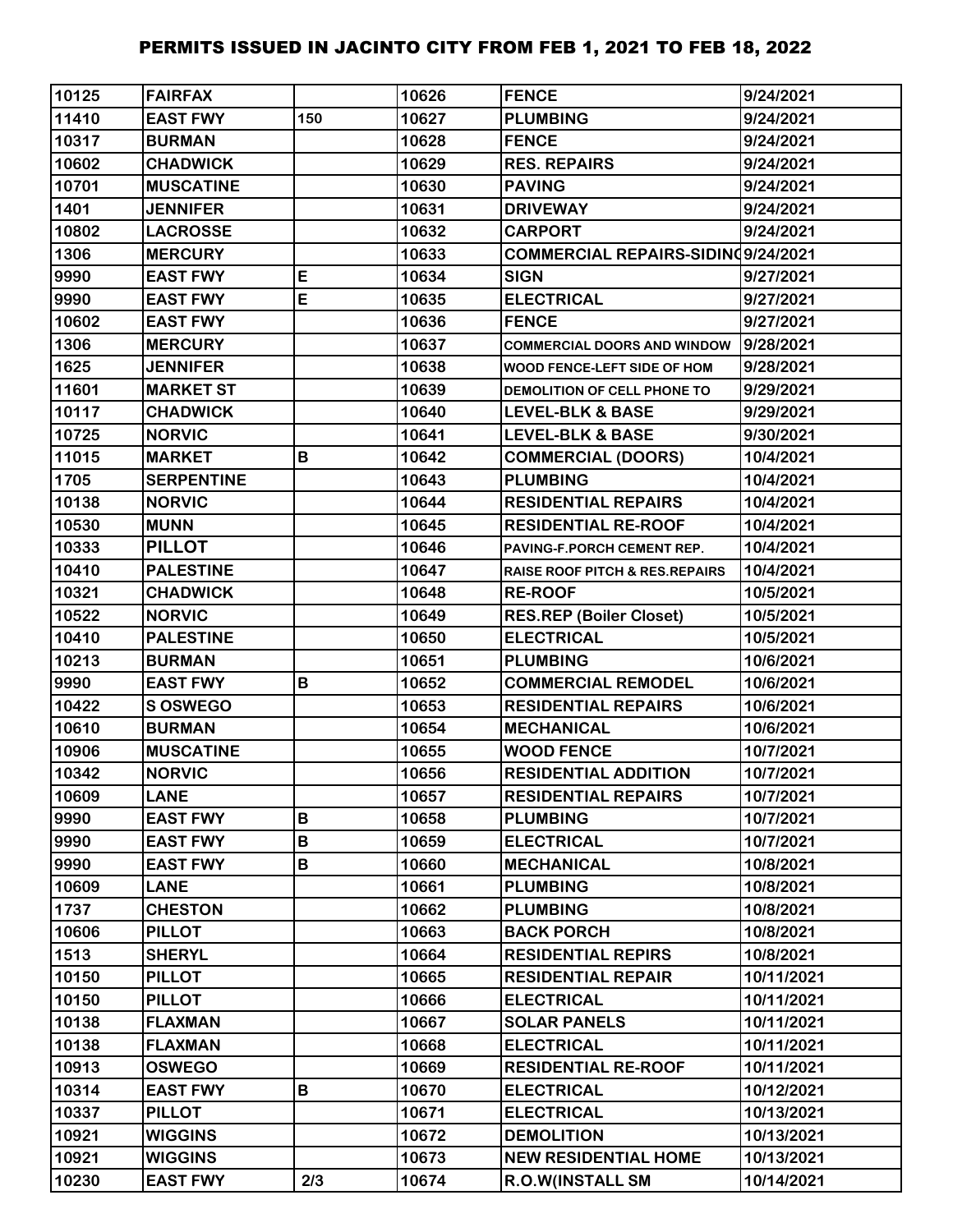| 10502 | <b>PILLOT</b>     |     | 10675 | <b>REPLACE SIDING</b>                     | 10/14/2021 |
|-------|-------------------|-----|-------|-------------------------------------------|------------|
| 10909 | <b>MUSCATINE</b>  |     | 10676 | <b>RESIDENTIAL REPAIR</b>                 | 10/14/2021 |
| 10610 | <b>BURMAN</b>     |     | 10677 | <b>ELECTRICAL</b>                         | 10/14/2021 |
| 11410 | <b>EAST FWY</b>   | 150 | 10678 | <b>FIRE PROTECTION</b>                    | 10/15/2021 |
| 10529 | <b>LACROSSE</b>   |     | 10679 | <b>REROOF</b>                             | 10/15/2021 |
| 4202  | <b>FIDELITY</b>   |     | 10680 | <b>SIGN</b>                               | 10/15/2021 |
| 4202  | <b>FIDELITY</b>   |     | 10681 | <b>ELECTRICAL</b>                         | 10/15/2021 |
| 11117 | <b>MARKET</b>     |     | 10682 | <b>FENCE</b>                              | 10/15/2021 |
| 10134 | <b>PALESTINE</b>  |     | 10683 | <b>PLUMBING</b>                           | 10/18/2021 |
| 9990  | <b>EAST FWY</b>   | B   | 10684 | <b>PLUMBING</b>                           | 10/18/2021 |
| 10433 | <b>PALESTINE</b>  |     | 10685 | <b>RE-ROOF ONLY</b>                       | 10/19/2021 |
| 10433 | <b>PALESTINE</b>  |     | 10686 | <b>DRIVEWAY-HAS DIP-GUTTER</b>            | 10/19/2021 |
| 10525 | <b>BURMAN</b>     |     | 10687 | <b>PLUMBING</b>                           | 10/19/2021 |
| 10214 | <b>PALESTINE</b>  |     | 10688 | <b>LEVEL-SLAB</b>                         | 10/19/2021 |
| 10606 | <b>CHADWICK</b>   |     | 10689 | <b>ACCESSORY BUILDING</b>                 | 10/19/2021 |
| 1606  | <b>BELIN</b>      |     | 10690 | <b>PLUMBING</b>                           | 10/19/2021 |
| 1638  | <b>BELIN</b>      |     | 10691 | <b>GRADE/FILL DIRT</b>                    | 10/19/2021 |
| 10149 | <b>FLAXMAN</b>    |     | 10692 | <b>REROOF</b>                             | 10/20/2021 |
| 10912 | <b>EAST FWY</b>   |     | 10693 | <b>WALL SIGN</b>                          | 10/20/2021 |
| 10912 | <b>EAST FWY</b>   |     | 10694 | DOUBLE SIDED SIGN ON POLE 10/20/2021      |            |
| 10149 | <b>FAIRFAX</b>    |     | 10695 | <b>PLUMBING</b>                           | 10/20/2021 |
| 1501  | <b>JENNIFER</b>   |     | 10696 | <b>RESIDENTIAL REPAIRS</b>                | 10/21/2021 |
| 10114 | <b>PALESTINE</b>  |     | 10697 | NEW RESIDENTIAL - BUILDING 10/21/2021     |            |
| 1638  | <b>BELIN</b>      |     | 10698 | <b>WOOD FENCE</b>                         | 10/21/2021 |
| 10909 | <b>MUSCATINE</b>  |     | 10699 | BLOCK & BASE FOUNDATION (10/21/2021       |            |
| 10522 | <b>FLAXMAN</b>    |     | 10700 | <b>DRIVEWAY</b>                           | 10/21/2021 |
| 10226 | <b>MUNN</b>       |     | 10701 | <b>RESIDENTIAL RE-ROOF</b>                | 10/22/2021 |
| 10125 | <b>RUMAR</b>      |     | 10702 | RESD REP-BTHRM FLRS/SHWR 10/22/2021       |            |
| 10521 | <b>NORVIC</b>     |     | 10703 | ACCESSORY BUILDING-SHED 10/25/2021        |            |
| 10117 | <b>PALESTINE</b>  |     | 10704 | RES.REPAIRS(SIDING, PAINT, F   10/25/2021 |            |
| 10518 | <b>WIGGINS</b>    |     | 10705 | <b>ACCESSORY BUILDING</b>                 | 10/25/2021 |
| 10725 | <b>NORVIC</b>     |     | 10706 | <b>PLUMBING</b>                           | 10/25/2021 |
| 10409 | <b>N LACROSSE</b> |     | 10707 | <b>RESIDENTIAL REPAIRS</b>                | 10/26/2021 |
| 10530 | <b>NORVIC</b>     |     | 10708 | <b>REPLACE SIDING</b>                     | 10/26/2021 |
| 1405  | <b>HOLLAND</b>    |     | 10709 | <b>PLUMBING</b>                           | 10/27/2021 |
| 10608 | <b>OSWEGO</b>     |     | 10710 | <b>SOLAR PANELS</b>                       | 10/27/2021 |
| 10608 | <b>OSWEGO</b>     |     | 10711 | <b>ELECTRICAL</b>                         | 10/27/2021 |
| 10333 | <b>MUNN</b>       |     | 10712 | <b>RESIDENTIAL RE-ROOF</b>                | 10/27/2021 |
| 10905 | <b>VERANO</b>     |     | 10713 | <b>PLUMBING</b>                           | 10/28/2021 |
| 10433 | <b>PALESTINE</b>  |     | 10714 | <b>ELECTRICAL</b>                         | 10/28/2021 |
| 10237 | <b>PILLOT</b>     |     | 10715 | <b>ELECTRICAL</b>                         | 10/28/2021 |
| 10209 | <b>FLAXMAN</b>    |     | 10716 | <b>RESIDENTIAL RE-ROOF</b>                | 10/28/2021 |
| 1613  | <b>MERCURY</b>    |     | 10717 | <b>MECHANICAL</b>                         | 10/29/2021 |
| 10114 | <b>PALESTINE</b>  |     | 10718 | <b>PLUMBING</b>                           | 10/29/2021 |
| 11506 | <b>LANE</b>       |     | 10719 | <b>ELECTRICAL</b>                         | 10/29/2021 |
| 10901 | <b>LACROSSE</b>   |     | 10720 | <b>WOOD FENCE 6FT TALL</b>                | 11/1/2021  |
| 10901 | <b>OSWEGO</b>     |     | 10721 | NEW GARAGE FOUNDATION ONL 11/1/2021       |            |
| 1613  | <b>MERCURY</b>    |     | 10722 | <b>DRIVEWAY</b>                           | 11/1/2021  |
| 10334 | <b>FAIRFAX</b>    |     | 10723 | <b>FENCE AND SIDING</b>                   | 11/1/2021  |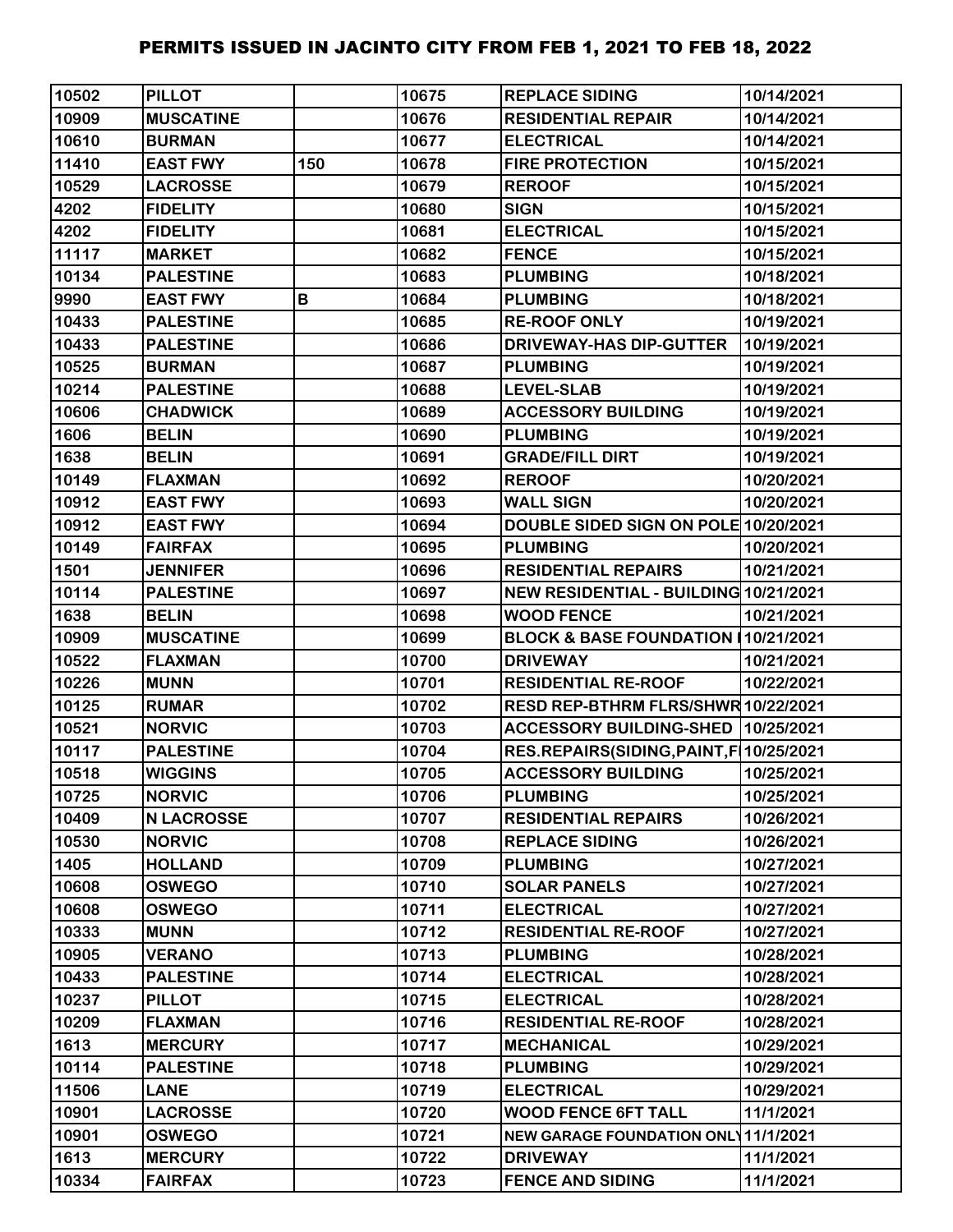| 10345 | <b>FLAXMAN</b>    |   | 10724 | <b>DRIVEWAY</b>                      | 11/1/2021  |
|-------|-------------------|---|-------|--------------------------------------|------------|
| 10605 | <b>BURMAN</b>     |   | 10725 | <b>REROOF</b>                        | 11/1/2021  |
| 10203 | <b>MARKET</b>     | H | 10726 | <b>ELECTRICAL</b>                    | 11/1/2021  |
| 1529  | <b>JENNIFER</b>   |   | 10727 | <b>PLUMBING</b>                      | 11/2/2021  |
| 10421 | <b>MUSCATINE</b>  |   | 10728 | <b>FOUNDATION REPAIR</b>             | 11/3/2021  |
| 10118 | <b>MUNN</b>       |   | 10729 | <b>DEMOLITION (GARAGE)</b>           | 11/3/2021  |
| 10150 | <b>WIGGINS</b>    |   | 10730 | <b>REROOF</b>                        | 11/3/2021  |
| 10202 | <b>WIGGINS</b>    |   | 10732 | <b>RESIDENTIAL RE-ROOF</b>           | 11/5/2021  |
| 10734 | <b>NORVIC</b>     |   | 10734 | <b>ELECTRICAL</b>                    | 11/5/2021  |
| 10237 | <b>PILLOT</b>     |   | 10735 | <b>MECHANICAL</b>                    | 11/5/2021  |
| 10706 | <b>LACROSSE</b>   |   | 10736 | <b>PLUMBING</b>                      | 11/8/2021  |
| 1726  | <b>BELIN</b>      |   | 10737 | <b>RESIDENTIAL REPAIRS</b>           | 11/8/2021  |
| 11021 | <b>FLAXMAN</b>    |   | 10738 | <b>REROOF</b>                        | 11/8/2021  |
| 10342 | <b>NORVIC</b>     |   | 10739 | <b>ELECTRICAL</b>                    | 11/8/2021  |
| 10713 | <b>MUSCATINE</b>  |   | 10740 | <b>ELECTRICAL</b>                    | 11/8/2021  |
| 10905 | <b>INVIERNO</b>   |   | 10741 | <b>DEMOLITION</b>                    | 11/8/2021  |
| 10214 | <b>PALESTINE</b>  |   | 10742 | <b>RESIDENTIAL REPAIRS</b>           | 11/9/2021  |
| 10701 | <b>PILLOT</b>     |   | 10743 | <b>ELECTRICAL</b>                    | 11/9/2021  |
| 10317 | <b>MUNN</b>       |   | 10744 | <b>REROOF</b>                        | 11/9/2021  |
| 1514  | <b>BELIN</b>      |   | 10745 | <b>RESIDENTIAL ADDITION</b>          | 11/10/2021 |
| 10230 | EAST FWY 2/3      |   | 10746 | <b>ELECTRICAL</b>                    | 11/10/2021 |
| 10142 | <b>NORVIC</b>     |   | 10747 | <b>PLUMBING - GTO</b>                | 11/10/2021 |
| 10706 | <b>FLAXMAN</b>    |   | 10748 | <b>SIDING</b>                        | 11/10/2021 |
| 11617 | <b>LORD</b>       |   | 10749 | <b>FENCE (GATE)</b>                  | 11/11/2021 |
| 10634 | <b>CHADWICK</b>   |   | 10750 | <b>ELECTRICAL</b>                    | 11/11/2021 |
| 10743 | <b>NORVIC</b>     |   | 10751 | <b>PLUMBING</b>                      | 11/11/2021 |
| 10401 | <b>FLAXMAN</b>    |   | 10752 | <b>SIDING, WINDOWS &amp; DOORS</b>   | 11/11/2021 |
| 10230 | <b>EAST FWY</b>   |   | 10753 | <b>PLUMBING</b>                      | 11/11/2021 |
| 11420 | <b>LANE</b>       |   | 10754 | <b>ELECTRICAL</b>                    | 11/11/2021 |
| 10345 | <b>N LACROSSE</b> |   | 10755 | <b>SIDING AND WINDOWS</b>            | 11/12/2021 |
| 1513  | <b>SHERYL</b>     |   | 10756 | <b>ELECTRICAL</b>                    | 11/12/2021 |
| 11500 | <b>EAST FWY</b>   |   | 10757 | <b>ELECTRICAL - SIGN</b>             | 11/12/2021 |
| 11500 | <b>EAST FWY</b>   |   | 10758 | SIGN A, B, C & D                     | 11/12/2021 |
| 1708  | <b>KERBY</b>      |   | 10759 | <b>REROOF</b>                        | 11/15/2021 |
| 10705 | <b>MARKET</b>     |   | 10761 | PAVING-PARKING LOT REPAIR 11/15/2021 |            |
| 11519 | <b>MARKET ST</b>  |   | 10762 | <b>PLUMBING</b>                      | 11/15/2021 |
| 10101 | <b>NORVIC</b>     |   | 10763 | <b>REROOF</b>                        | 11/17/2021 |
| 10714 | <b>FLAXMAN</b>    |   | 10764 | <b>ACCESSORY BUIILDING</b>           | 11/17/2021 |
| 10501 | <b>MUSCATINE</b>  |   | 10765 | REPLACE SHEET METAL ROOF 11/18/2021  |            |
| 10512 | <b>MUSCATINE</b>  |   | 10766 | <b>PAVING</b>                        | 11/18/2021 |
| 11519 | <b>MARKET ST</b>  |   | 10767 | <b>PLUMBING</b>                      | 11/18/2021 |
| 10142 | <b>PALESTINE</b>  |   | 10768 | <b>CARPORT</b>                       | 11/18/2021 |
| 10409 | N OSWEGO          |   | 10769 | <b>CARPORT</b>                       | 11/18/2021 |
| 10336 | <b>PALESTINE</b>  |   | 10770 | <b>SIGN</b>                          | 11/19/2021 |
| 1402  | <b>HOLLAND</b>    |   | 10771 | <b>MECHANICAL</b>                    | 11/19/2021 |
| 1613  | <b>MERCURY</b>    |   | 10772 | <b>ELECTRICAL</b>                    | 11/19/2021 |
| 11519 | <b>MARKET ST</b>  |   | 10773 | <b>PAVING</b>                        | 11/19/2021 |
| 10921 | <b>WIGGINS</b>    |   | 10774 | <b>PLUMBING</b>                      | 11/19/2021 |
| 10429 | <b>PALESTINE</b>  |   | 10775 | <b>PAVING</b>                        | 11/19/2021 |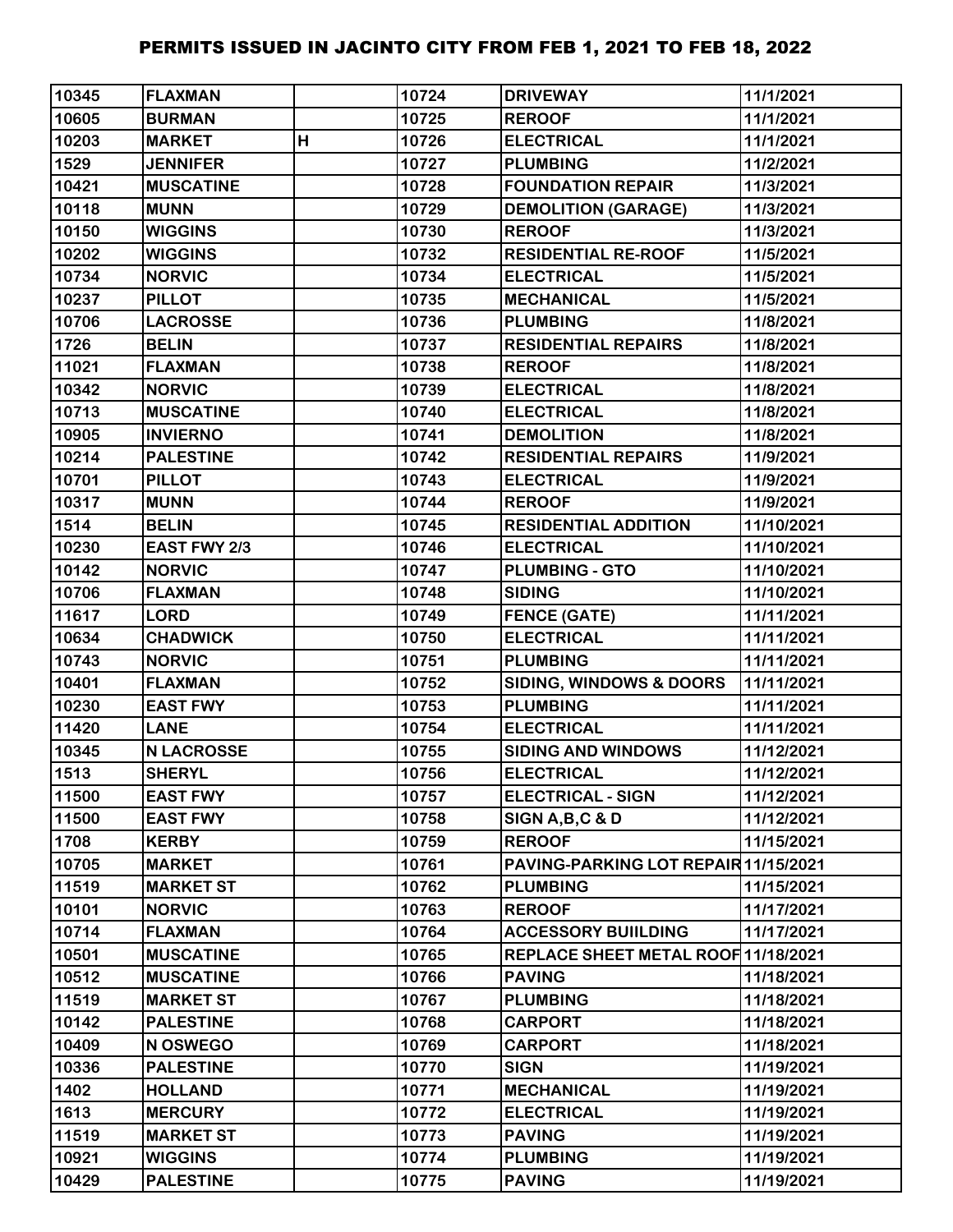| 11501 | <b>TILIA</b>     | 10776 | <b>RESIDENTIAL ADDITION &amp; REPAIR11/22/2021</b> |            |
|-------|------------------|-------|----------------------------------------------------|------------|
| 11450 | <b>EAST FWY</b>  | 10777 | NEW LED DIGITAL BILLBOARD 11/22/2021               |            |
| 10832 | <b>LANE</b>      | 10778 | <b>PLUMBING</b>                                    | 11/22/2021 |
| 1625  | <b>JENNIFER</b>  | 10779 | <b>PLUMBING</b>                                    | 11/22/2021 |
| 10518 | <b>FLAXMAN</b>   | 10780 | <b>REROOF</b>                                      | 11/22/2021 |
| 1211  | <b>MERCURY</b>   | 10781 | <b>REPAIR SHED</b>                                 | 11/22/2021 |
| 1317  | <b>JENNIFER</b>  | 10782 | <b>REPLACE SIDING</b>                              | 11/22/2021 |
| 10230 | <b>EAST FWY</b>  | 10783 | <b>DEMOLITION</b>                                  | 11/23/2021 |
| 10525 | <b>BURMAN</b>    | 10784 | <b>MECHANICAL</b>                                  | 11/23/2021 |
| 10525 | <b>BURMAN</b>    | 10785 | <b>ELECTRICAL</b>                                  | 11/24/2021 |
| 11216 | <b>MUNN</b>      | 10786 | <b>PLUMBING</b>                                    | 11/24/2021 |
| 10230 | <b>EAST FWY</b>  | 10787 | NEW COMMERCIAL - BUILDING 11/24/2021               |            |
| 10909 | <b>MUSCATINE</b> | 10788 | <b>RESIDENTIAL RE-ROOF</b>                         | 11/24/2021 |
| 10810 | <b>BURMAN</b>    | 10789 | <b>PAVING</b>                                      | 11/29/2021 |
| 10101 | <b>FLAXMAN</b>   | 10790 | <b>PLUMBING</b>                                    | 11/29/2021 |
| 11020 | <b>MUNN</b>      | 10791 | <b>CARPORT</b>                                     | 11/29/2021 |
| 10214 | <b>PALESTINE</b> | 10792 | <b>PLUMBING</b>                                    | 11/30/2021 |
| 11216 | <b>MUNN</b>      | 10793 | <b>PLUMBING</b>                                    | 12/1/2021  |
| 1506  | <b>CHESTON</b>   | 10794 | <b>ACCESSORY BUILDING</b>                          | 12/1/2021  |
| 10233 | <b>MUNN</b>      | 10795 | <b>ACCESSORY BUILDING</b>                          | 12/2/2021  |
| 10934 | <b>EAST FWY</b>  | 10796 | <b>SIGN</b>                                        | 12/3/2021  |
| 10934 | <b>EAST FWY</b>  | 10797 | <b>ELECTRICAL</b>                                  | 12/3/2021  |
| 10934 | <b>VERANO</b>    | 10798 | <b>DEMOLITION</b>                                  | 12/6/2021  |
| 10214 | <b>PALESTINE</b> | 10799 | <b>ELECTRICAL</b>                                  | 12/6/2021  |
| 11016 | <b>MUNN</b>      | 10800 | RESIDENTIAL REPAIRS & LEV 12/6/2021                |            |
| 1301  | <b>JENNIFER</b>  | 10801 | <b>REROOF</b>                                      | 12/7/2021  |
| 1402  | <b>HOLLAND</b>   | 10802 | <b>FENCE-IRON BAR</b>                              | 12/7/2021  |
| 10826 | <b>MUSCATINE</b> | 10803 | <b>REPLACE STUCCO SIDING</b>                       | 12/8/2021  |
| 10509 | <b>MUNN</b>      | 10804 | ACCESSORY BUILDING (SHED) 12/8/2021                |            |
| 10802 | <b>MUSCATINE</b> | 10805 | <b>FENCE-IRON BAR</b>                              | 12/9/2021  |
| 1734  | <b>BELIN</b>     | 10806 | <b>FENCE</b>                                       | 12/9/2021  |
| 10230 | <b>EAST FWY</b>  | 10807 | UNDERGROUND STORAGE TANK 12/9/2021                 |            |
| 1705  | <b>CASPERSON</b> | 10808 | <b>REROOF</b>                                      | 12/9/2021  |
| 10909 | <b>MUSCATINE</b> | 10809 | <b>DRIVEWAY</b>                                    | 12/9/2021  |
| 10921 | <b>WIGGINS</b>   | 10810 | <b>MECHANICAL</b>                                  | 12/13/2021 |
| 10729 | <b>PILLOT</b>    | 10811 | <b>ELECTRICAL</b>                                  | 12/13/2021 |
| 935   | <b>MERCURY</b>   | 10812 | <b>ELECTRICAL</b>                                  | 12/14/2021 |
| 10921 | <b>WIGGINS</b>   | 10813 | <b>PLUMBING</b>                                    | 12/14/2021 |
| 10325 | <b>MARKET C</b>  | 10814 | <b>MECHANICAL</b>                                  | 12/14/2021 |
| 10821 | <b>MUSCATINE</b> | 10815 | <b>PLUMBING</b>                                    | 12/14/2021 |
| 10114 | <b>PALESTINE</b> | 10816 | <b>ELECTRICAL</b>                                  | 12/14/2021 |
| 10921 | <b>WIGGINS</b>   | 10817 | <b>ELECTRICAL</b>                                  | 12/15/2021 |
| 10729 | <b>PILLOT</b>    | 10818 | <b>REPLACE WINDOW,</b>                             | 12/15/2021 |
| 10237 | <b>PILLOT</b>    | 10819 | <b>DRIVEWAY AND PA</b>                             | 12/15/2021 |
| 10633 | <b>FLAXMAN</b>   | 10820 | <b>NEW RESIDENTIAL HOUSE</b>                       | 12/15/2021 |
| 10502 | <b>PALESTINE</b> | 10821 | <b>FENCE</b>                                       | 12/15/2021 |
| 1405  | <b>HOLLAND</b>   | 10822 | <b>FIRE PROTECTION</b>                             | 12/16/2021 |
| 10114 | <b>PALESTINE</b> | 10823 | <b>MECHANICAL</b>                                  | 12/16/2021 |
| 10138 | <b>PILLOT</b>    | 10824 | <b>ACCESSORY BUILDING</b>                          | 12/16/2021 |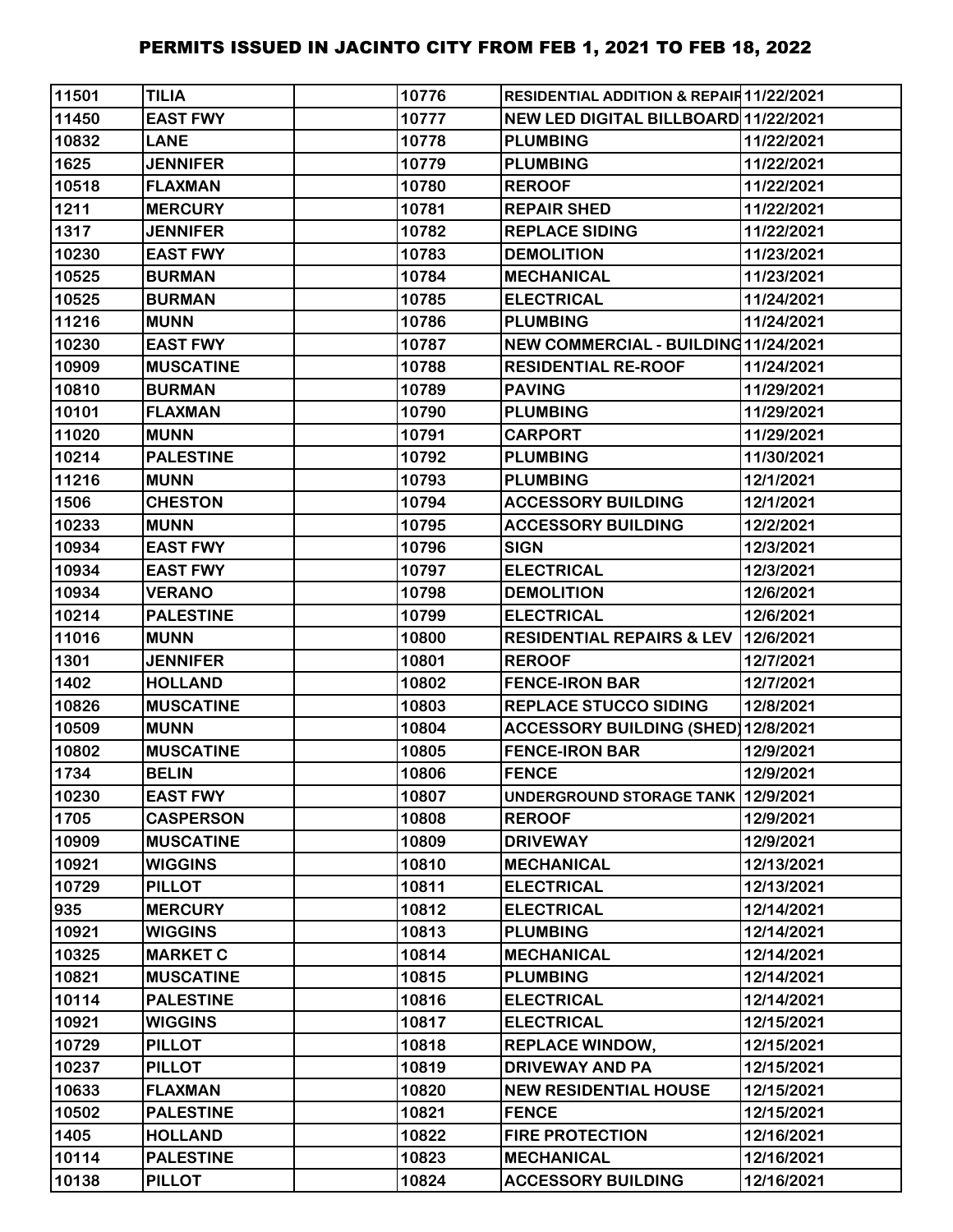| 10317 | <b>MUNN</b>       | 10825 | REPLACE WINDOWS & PAVING12/20/2021 |            |
|-------|-------------------|-------|------------------------------------|------------|
| 10434 | <b>PILLOT</b>     | 10826 | <b>NEW MAIL BOX</b>                | 12/21/2021 |
| 10142 | <b>NORVIC</b>     | 10827 | <b>FOUNDATION REPAIR</b>           | 12/22/2021 |
| 11509 | <b>FLAXMAN</b>    | 10828 | <b>RESIDENTIAL REMODEL</b>         | 12/22/2021 |
| 1430  | <b>HORATIO</b>    | 10829 | <b>PLUMBING</b>                    | 12/27/2021 |
| 10122 | <b>WIGGINS</b>    | 10830 | <b>REPLACE SIDING</b>              | 12/28/2021 |
| 10608 | <b>OSWEGO</b>     | 10831 | <b>DRIVEWAY</b>                    | 12/28/2021 |
| 10230 | <b>EAST FWY</b>   | 10832 | <b>PLUMBING</b>                    | 12/28/2021 |
| 1301  | <b>JENNIFER</b>   | 10833 | <b>ACCESSORY BUILDING</b>          | 12/28/2021 |
| 1713  | <b>HOLLAND</b>    | 10834 | <b>ACCESSORY BLDG- (C</b>          | 12/29/2021 |
| 10317 | <b>WIGGINS</b>    | 10835 | <b>ELECTRICAL</b>                  | 12/29/2021 |
| 10912 | <b>EAST FWY</b>   | 10836 | <b>COMMERCIAL REMODEL</b>          | 12/29/2021 |
| 10101 | <b>PILLOT</b>     | 10837 | <b>ELECTRICAL</b>                  | 12/29/2021 |
| 10410 | N OSWEGO          | 10838 | <b>CARPORT-METAL/GALV</b>          | 12/30/2021 |
| 10230 | <b>EAST FWY</b>   | 10839 | <b>ELECTRICAL</b>                  | 1/3/2022   |
| 10137 | <b>RUMAR</b>      | 10840 | PAVING(ON PREMISES SIDEWALK        | 1/3/2022   |
| 11509 | <b>FLAXMAN</b>    | 10841 | <b>PLUMBING</b>                    | 1/3/2022   |
| 10101 | <b>PILLOT</b>     | 10842 | <b>MECHANICAL</b>                  | 1/3/2022   |
| 10429 | <b>WIGGINS</b>    | 10843 | <b>ELECTRICAL</b>                  | 1/4/2022   |
| 1529  | <b>JENNIFER</b>   | 10844 | <b>PAVING</b>                      | 1/4/2022   |
| 10714 | <b>FLAXMAN</b>    | 10845 | <b>PAVING</b>                      | 1/5/2022   |
| 10214 | <b>PALESTINE</b>  | 10846 | <b>PLUMBING</b>                    | 1/5/2022   |
| 10608 | <b>OSWEGO</b>     | 10847 | <b>RESIDENTIAL-REMODEL(S</b>       | 1/5/2022   |
| 10608 | <b>OSWEGO</b>     | 10848 | <b>ELECTRICAL FOR SOLAR</b>        | 1/5/2022   |
| 10906 | <b>FLAXMAN</b>    | 10849 | RES.-REM(FOUNDATION-FUTURE         | 1/5/2022   |
| 1423  | KERBEY 1/2        | 10850 | <b>ELECTRICAL</b>                  | 1/5/2022   |
| 10809 | <b>MUSCATINE</b>  | 10851 | <b>DRIVEWAY</b>                    | 1/5/2022   |
| 10305 | <b>FLAXMAN</b>    | 10852 | <b>FENCE</b>                       | 1/5/2022   |
| 10142 | <b>NORVIC</b>     | 10853 | <b>RESIDENTIAL REPAIRS</b>         | 1/5/2022   |
| 10814 | <b>LACROSSE</b>   | 10854 | <b>RESIDENTIAL - REMODEL</b>       | 1/6/2022   |
| 1402  | <b>HOLLAND</b>    | 10855 | <b>NEW COMMERCIAL - BUILDING R</b> | 1/10/2022  |
| 1421  | <b>SERPENTINE</b> | 10856 | RES.REP.(RELEVEL A FLOOR/NE        | 1/11/2022  |
| 10717 | <b>PILLOT</b>     | 10857 | RES.REPAIRS(SIDING&WINDOWS)        | 1/11/2022  |
| 11519 | <b>MARKET ST</b>  | 10858 | FIRE PROTECTION(FIRE ALARM)        | 1/11/2022  |
| 11505 | <b>SEAGRAM</b>    | 10859 | <b>RESIDENTIAL - REMODEL</b>       | 1/11/2022  |
| 11509 | <b>FLAXMAN</b>    | 10860 | <b>ELECTRICAL</b>                  | 1/11/2022  |
| 10912 | <b>EAST FWY</b>   | 10861 | <b>PLUMBING</b>                    | 1/11/2022  |
| 1501  | <b>JENNIFER</b>   | 10862 | <b>ELECTRICAL</b>                  | 1/12/2022  |
| 10230 | <b>EAST FWY</b>   | 10863 | <b>MECHANICAL</b>                  | 1/12/2022  |
| 10230 | <b>EAST FWY</b>   | 10864 | <b>REFRIGERATION</b>               | 1/12/2022  |
| 10521 | <b>FAIRFAX</b>    | 10865 | <b>ELECTRICAL</b>                  | 1/13/2022  |
| 10324 | <b>PALESTINE</b>  | 10866 | <b>SIGN</b>                        | 1/14/2022  |
| 10101 | <b>PILLOT</b>     | 10867 | <b>PLUMBING</b>                    | 1/14/2022  |
| 10417 | <b>FLAXMAN</b>    | 10868 | <b>RESIDENTIAL REPAIRS</b>         | 1/14/2022  |
| 10912 | <b>EAST FWY</b>   | 10869 | <b>ELECTRICAL</b>                  | 1/18/2022  |
| 11509 | <b>FLAXMAN</b>    | 10870 | <b>MECHANICAL</b>                  | 1/18/2022  |
| 10714 | <b>PILLOT</b>     | 10871 | <b>ELECTRICAL</b>                  | 1/19/2022  |
| 11105 | <b>OSWEGO</b>     | 10872 | RESIDENTIAL REPAIRS(REROOF&SIDING) | 1/19/2022  |
| 10405 | <b>BURMAN</b>     | 10873 | <b>ACCESSORY BLDG</b>              | 1/20/2022  |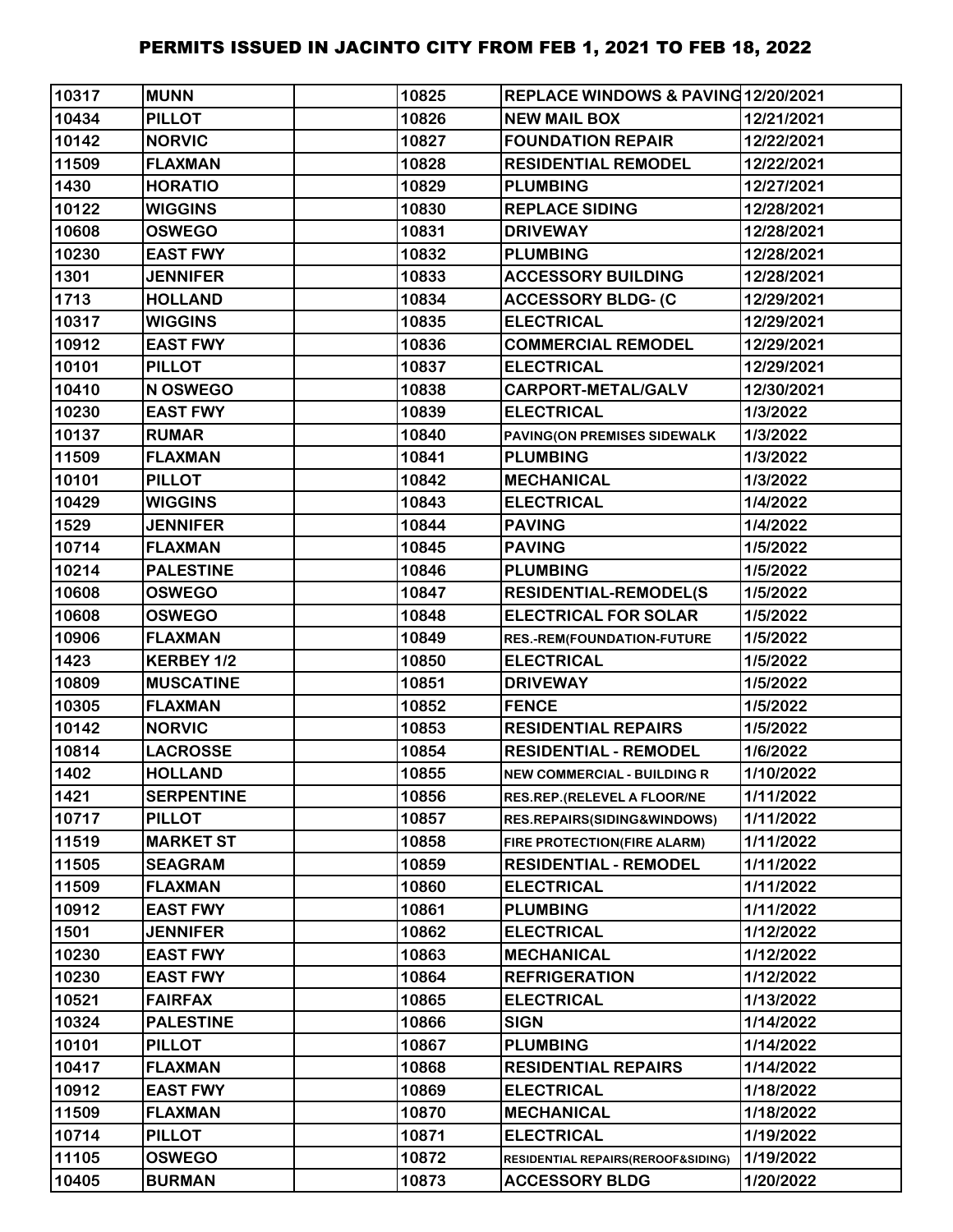| 11006 | <b>WIGGINS</b>    |   | 10874 | <b>SOLAR PANELS</b>                            | 1/20/2022 |
|-------|-------------------|---|-------|------------------------------------------------|-----------|
| 11006 | <b>WIGGINS</b>    |   | 10875 | <b>ELECTRICAL</b>                              | 1/20/2022 |
| 10619 | <b>LACROSSE</b>   |   | 10876 | <b>SOLAR PANELS</b>                            | 1/20/2022 |
| 10619 | <b>LACROSSE</b>   |   | 10877 | <b>ELECTRICAL</b>                              | 1/20/2022 |
| 10413 | <b>OSWEGO</b>     | N | 10878 | <b>RESIDENTIAL REPAIRS</b>                     | 1/20/2022 |
| 10611 | <b>LACROSSE</b>   |   | 10879 | <b>RESIDENTIAL REPAIRS &amp; RER01/21/2022</b> |           |
| 10230 | <b>EAST FWY</b>   |   | 10880 | <b>DOUBLE SIDED SIGN</b>                       | 1/21/2022 |
| 11110 | <b>VERANO</b>     |   | 10881 | <b>DRIVEWAY</b>                                | 1/21/2022 |
| 1514  | <b>BELIN</b>      |   | 10882 | <b>PLUMBING</b>                                | 1/21/2022 |
| 10230 | <b>EAST FWY</b>   |   | 10883 | <b>DRIVEWAY</b>                                | 1/21/2022 |
| 10230 | <b>EATS FWY</b>   |   | 10884 | <b>ELECTRICAL</b>                              | 1/21/2022 |
| 10121 | <b>WIGGINS</b>    |   | 10885 | <b>PLUMBING</b>                                | 1/24/2022 |
| 1501  | <b>JENNIFER</b>   |   | 10886 | <b>MECHANICAL</b>                              | 1/24/2022 |
| 10611 | <b>PALESTINE</b>  |   | 10887 | REROOF(PATIOCOVERMETAL/SKYLIGHTS)              | 1/24/2022 |
| 11010 | <b>VERANO</b>     |   | 10888 | <b>RESIDENTIAL ADDITION</b>                    | 1/25/2022 |
| 10810 | <b>BURMAN</b>     |   | 10889 | <b>RE-ROOF</b>                                 | 1/26/2022 |
| 11505 | <b>SEAGRAM</b>    |   | 10890 | <b>ELECTRICAL</b>                              | 1/26/2022 |
| 10510 | <b>LACROSSE</b>   |   | 10891 | <b>RESIDENTIAL REPAIRS</b>                     | 1/27/2022 |
| 10201 | <b>MUNN</b>       |   | 10892 | <b>PLUMBING</b>                                | 1/27/2022 |
| 10609 | <b>NORVIC</b>     |   | 10893 | <b>WOOD FENCE</b>                              | 1/27/2022 |
| 10150 | <b>MUNN</b>       |   | 10894 | <b>RESIDENTIAL -RE-ROOF</b>                    | 1/31/2022 |
| 1226  | <b>MERCURY</b>    |   | 10895 | <b>PLUMBING</b>                                | 1/31/2022 |
| 10422 | <b>SLACROSSE</b>  |   | 10896 | <b>FENCE</b>                                   | 2/1/2022  |
| 1622  | <b>CHESTON</b>    |   | 10897 | <b>RESIDENTIAL ADDITION</b>                    | 2/1/2022  |
| 1622  | <b>CHESTON</b>    |   | 10898 | <b>PLUMBING</b>                                | 2/1/2022  |
| 10421 | S OSWEGO          |   | 10899 | <b>SOLAR PANELS</b>                            | 2/2/2022  |
| 10421 | S OSWEGO          |   | 10900 | <b>ELECTRICAL</b>                              | 2/2/2022  |
| 11402 | <b>MUNN</b>       |   | 10901 | <b>PLUMBING</b>                                | 2/2/2022  |
| 10729 | <b>PILLOT</b>     |   | 10902 | <b>MECHANICAL</b>                              | 2/2/2022  |
| 10325 | <b>SLACROSSE</b>  |   | 10903 | <b>RESIDENTIAL REPAIRS</b>                     | 2/3/2022  |
| 10611 | <b>PALESTINE</b>  |   | 10904 | <b>PLUMBING</b>                                | 2/3/2022  |
| 10137 | <b>RUMAR</b>      |   | 10905 | <b>FENCE</b>                                   | 2/3/2022  |
| 10902 | <b>LANE</b>       |   | 10906 | <b>DRIVEWAY/PAVING</b>                         | 2/4/2022  |
| 10222 | <b>NORVIC</b>     |   | 10907 | <b>PLUMBING</b>                                | 2/8/2022  |
| 10414 | <b>NORVIC</b>     |   | 10908 | <b>PAVING</b>                                  | 2/8/2022  |
| 10222 | <b>MUNN</b>       |   | 10909 | <b>FENCE</b>                                   | 2/9/2022  |
| 11605 | <b>FLAXMAN</b>    |   | 10910 | <b>RESIDENTIAL RE-ROOF</b>                     | 2/9/2022  |
| 10138 | <b>NORVIC</b>     |   | 10911 | <b>PLUMBING</b>                                | 2/9/2022  |
| 11010 | <b>VERANO</b>     |   | 10912 | <b>DRIVEWAY</b>                                | 2/10/2022 |
| 10333 | <b>N LACROSSE</b> |   | 10913 | <b>RESIDENTIAL RE-ROOF</b>                     | 2/11/2022 |
| 11505 | <b>OGLESBY</b>    |   | 10914 | <b>PLUMBING</b>                                | 2/14/2022 |
| 10230 | <b>FAIRFAX</b>    |   | 10915 | PLUMBING-GAS GENERATOR                         | 2/14/2022 |
| 10414 | <b>SLACROSSE</b>  |   | 10916 | <b>ELECTRICAL</b>                              | 2/14/2022 |
| 1306  | <b>MERCURY</b>    |   | 10917 | <b>6FT TALL WOOD FENCE</b>                     | 2/14/2022 |
| 11501 | <b>TILIA</b>      |   | 10918 | <b>PLUMBING</b>                                | 2/15/2022 |
| 1105  | <b>FLINT</b>      |   | 10919 | <b>ELECTRICAL</b>                              | 2/15/2022 |
| 10142 | <b>NORVIC</b>     |   | 10920 | <b>ELECTRICAL</b>                              | 2/16/2022 |
| 10237 | <b>MARKET</b>     |   | 10921 | <b>ELECTRICAL</b>                              | 2/16/2022 |
| 10142 | <b>NORVIC</b>     |   | 10922 | <b>MECHANICAL</b>                              | 2/17/2022 |